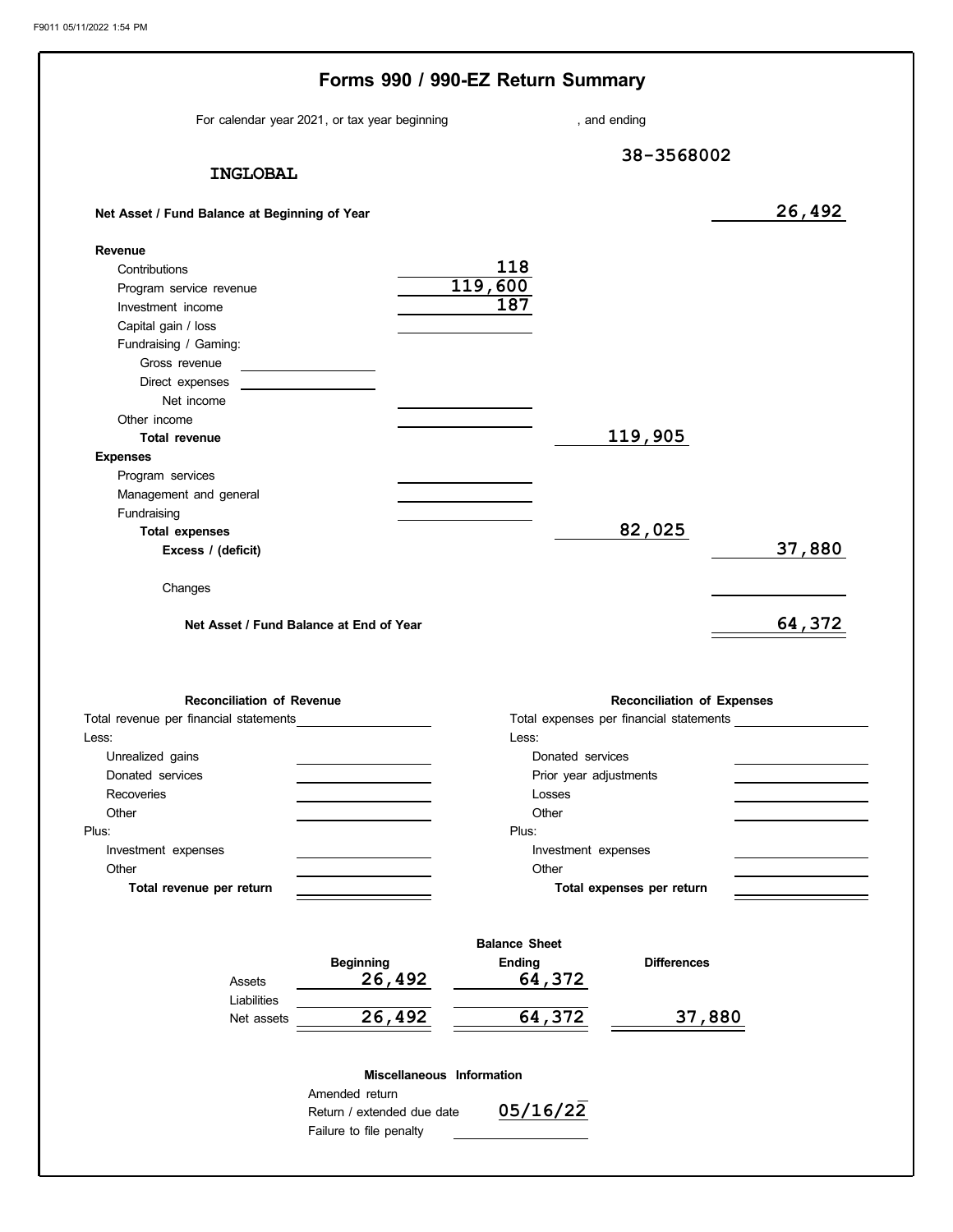| Form 8879-TE                                              | <b>IRS e-file Signature Authorization</b><br>for a Tax Exempt Entity                                                                                                                                                                                |                                        | OMB No. 1545-0047                     |
|-----------------------------------------------------------|-----------------------------------------------------------------------------------------------------------------------------------------------------------------------------------------------------------------------------------------------------|----------------------------------------|---------------------------------------|
|                                                           |                                                                                                                                                                                                                                                     |                                        |                                       |
| Department of the Treasury                                | Do not send to the IRS. Keep for your records.                                                                                                                                                                                                      |                                        | 2021                                  |
| Internal Revenue Service<br>Name of filer                 | Go to www.irs.gov/Form8879TE for the latest information.                                                                                                                                                                                            | <b>EIN or SSN</b>                      |                                       |
|                                                           |                                                                                                                                                                                                                                                     |                                        |                                       |
| Name and title of officer or person subject to tax        | <b>INGLOBAL</b><br><b>JEFF KUPPERMAN</b>                                                                                                                                                                                                            | 38-3568002                             |                                       |
|                                                           | EXECUTIVE DIRECTOR                                                                                                                                                                                                                                  |                                        |                                       |
| Part I                                                    | Type of Return and Return Information                                                                                                                                                                                                               |                                        |                                       |
|                                                           | Check the box for the return for which you are using this Form 8879-TE and enter the applicable amount, if any, from the return. Form 8038-                                                                                                         |                                        |                                       |
|                                                           | CP and Form 5330 filers may enter dollars and cents. For all other forms, enter whole dollars only. If you check the box on line 1a, 2a, 3a, 4a,                                                                                                    |                                        |                                       |
|                                                           | 5a, 6a, 7a, 8a, 9a, or 10a below, and the amount on that line for the return being filed with this form was blank, then leave line 1b, 2b, 3b, 4b,                                                                                                  |                                        |                                       |
|                                                           | 5b, 6b, 7b, 8b, 9b, or 10b, whichever is applicable, blank (do not enter -0-). But, if you entered -0- on the return, then enter -0- on the                                                                                                         |                                        |                                       |
|                                                           | applicable line below. Do not complete more than one line in Part I.                                                                                                                                                                                |                                        |                                       |
| 1a Form 990 check here                                    | <b>b</b> Total revenue, if any (Form 990, Part VIII, column (A), line 12)<br>▶                                                                                                                                                                      | 1b                                     |                                       |
| 2a Form 990-EZ check here                                 | X                                                                                                                                                                                                                                                   |                                        | $\frac{1b}{2b}$ $\frac{119,905}{119}$ |
| 3a Form 1120-POL check here                               |                                                                                                                                                                                                                                                     |                                        |                                       |
| 4a Form 990-PF check here                                 | <b>b</b> Tax based on investment income (Form 990-PF, Part VI, line 5)                                                                                                                                                                              |                                        |                                       |
| 5a Form 8868 check here                                   |                                                                                                                                                                                                                                                     |                                        |                                       |
| 6a Form 990-T check here                                  |                                                                                                                                                                                                                                                     |                                        |                                       |
| 7a Form 4720 check here                                   |                                                                                                                                                                                                                                                     |                                        |                                       |
| 8a Form 5227 check here                                   |                                                                                                                                                                                                                                                     |                                        |                                       |
| 9a Form 5330 check here <b>Supplem</b>                    | ▶                                                                                                                                                                                                                                                   |                                        | 9b                                    |
| 10a Form 8038-CP check here                               | <b>b</b> Amount of credit payment requested (Form 8038-CP, Part III, line 22) . 10b<br>▶│                                                                                                                                                           |                                        |                                       |
| Part II                                                   | Declaration and Signature Authorization of Officer or Person Subject to Tax                                                                                                                                                                         |                                        |                                       |
| Under penalties of perjury, I declare that $ \mathbf{X} $ | I am an officer of the above entity or $\vert \vert$ I am a person subject to tax with respect to (name                                                                                                                                             |                                        |                                       |
| of entity)                                                | , $(EIN)$<br><u> 1990 - Jan Barnett, p</u>                                                                                                                                                                                                          | and that I have examined a copy of the |                                       |
|                                                           | 2021 electronic return and accompanying schedules and statements, and, to the best of my knowledge and belief, they are true, correct, and                                                                                                          |                                        |                                       |
|                                                           | complete. I further declare that the amount in Part I above is the amount shown on the copy of the electronic return. I consent to allow my                                                                                                         |                                        |                                       |
|                                                           | intermediate service provider, transmitter, or electronic return originator (ERO) to send the return to the IRS and to receive from the IRS (a) an                                                                                                  |                                        |                                       |
|                                                           | acknowledgement of receipt or reason for rejection of the transmission, (b) the reason for any delay in processing the return or refund, and (c)                                                                                                    |                                        |                                       |
|                                                           | the date of any refund. If applicable, I authorize the U.S. Treasury and its designated Financial Agent to initiate an electronic funds withdrawal                                                                                                  |                                        |                                       |
|                                                           | (direct debit) entry to the financial institution account indicated in the tax preparation software for payment of the federal taxes owed on this                                                                                                   |                                        |                                       |
|                                                           | return, and the financial institution to debit the entry to this account. To revoke a payment, I must contact the U.S. Treasury Financial Agent at                                                                                                  |                                        |                                       |
|                                                           | 1-888-353-4537 no later than 2 business days prior to the payment (settlement) date. I also authorize the financial institutions involved in the                                                                                                    |                                        |                                       |
|                                                           | processing of the electronic payment of taxes to receive confidential information necessary to answer inquiries and resolve issues related to                                                                                                       |                                        |                                       |
|                                                           | the payment. I have selected a personal identification number (PIN) as my signature for the electronic return and, if applicable, the consent to                                                                                                    |                                        |                                       |
| electronic funds withdrawal.                              |                                                                                                                                                                                                                                                     |                                        |                                       |
| PIN: check one box only                                   |                                                                                                                                                                                                                                                     |                                        |                                       |
| ΙX<br>I authorize                                         | John A. Sanchez & Company<br>to enter my PIN                                                                                                                                                                                                        |                                        | as my signature                       |
|                                                           | ERO firm name                                                                                                                                                                                                                                       | Enter five numbers, but                |                                       |
|                                                           |                                                                                                                                                                                                                                                     | do not enter all zeros                 |                                       |
|                                                           | on the tax year 2021 electronically filed return. If I have indicated within this return that a copy of the return is being filed with a state                                                                                                      |                                        |                                       |
|                                                           | agency(ies) requlating charities as part of the IRS Fed/State program, I also authorize the aforementioned ERO to enter my PIN on the                                                                                                               |                                        |                                       |
| return's disclosure consent screen.                       |                                                                                                                                                                                                                                                     |                                        |                                       |
|                                                           | As an officer or person subject to tax with respect to the entity, I will enter my PIN as my signature on the tax year 2021 electronically                                                                                                          |                                        |                                       |
|                                                           | filed return. If I have indicated within this return that a copy of the return is being filed with a state agency(ies) regulating charities as part<br>of the IRS Fed/State program, I will enter my PIN on the return's disclosure consent screen. |                                        |                                       |
| Signature of officer or person subject to tax             | Date                                                                                                                                                                                                                                                | 05/11/22                               |                                       |
| Part III                                                  | <b>Certification and Authentication</b>                                                                                                                                                                                                             |                                        |                                       |
|                                                           | <b>ERO's EFIN/PIN.</b> Enter your six-digit electronic filing identification                                                                                                                                                                        |                                        |                                       |
|                                                           | 40869410454<br>number (EFIN) followed by your five-digit self-selected PIN.                                                                                                                                                                         |                                        |                                       |
|                                                           | Do not enter all zeros                                                                                                                                                                                                                              |                                        |                                       |
|                                                           | I certify that the above numeric entry is my PIN, which is my signature on the 2021 electronically filed return indicated above. I confirm that I                                                                                                   |                                        |                                       |
|                                                           | am submitting this return in accordance with the requirements of Pub. 4163, Modernized e-File (MeF) Information for Authorized IRS e-file                                                                                                           |                                        |                                       |
| Providers for Business Returns.                           |                                                                                                                                                                                                                                                     |                                        |                                       |
|                                                           | John A Sanchez, CPA                                                                                                                                                                                                                                 | 05/11/22                               |                                       |
| ERO's signature                                           | Date                                                                                                                                                                                                                                                |                                        |                                       |
|                                                           | <b>ERO Must Retain This Form - See Instructions</b>                                                                                                                                                                                                 |                                        |                                       |
|                                                           | Do Not Submit This Form to the IRS Unless Requested To Do So                                                                                                                                                                                        |                                        |                                       |
|                                                           | For Privacy Act and Panerwork Reduction Act Notice, see back of form.                                                                                                                                                                               |                                        | Eorm 8879-TE (2021)                   |

FOF<br>DAA cy Act and Paperwork Reduction Act Notice, see back of form.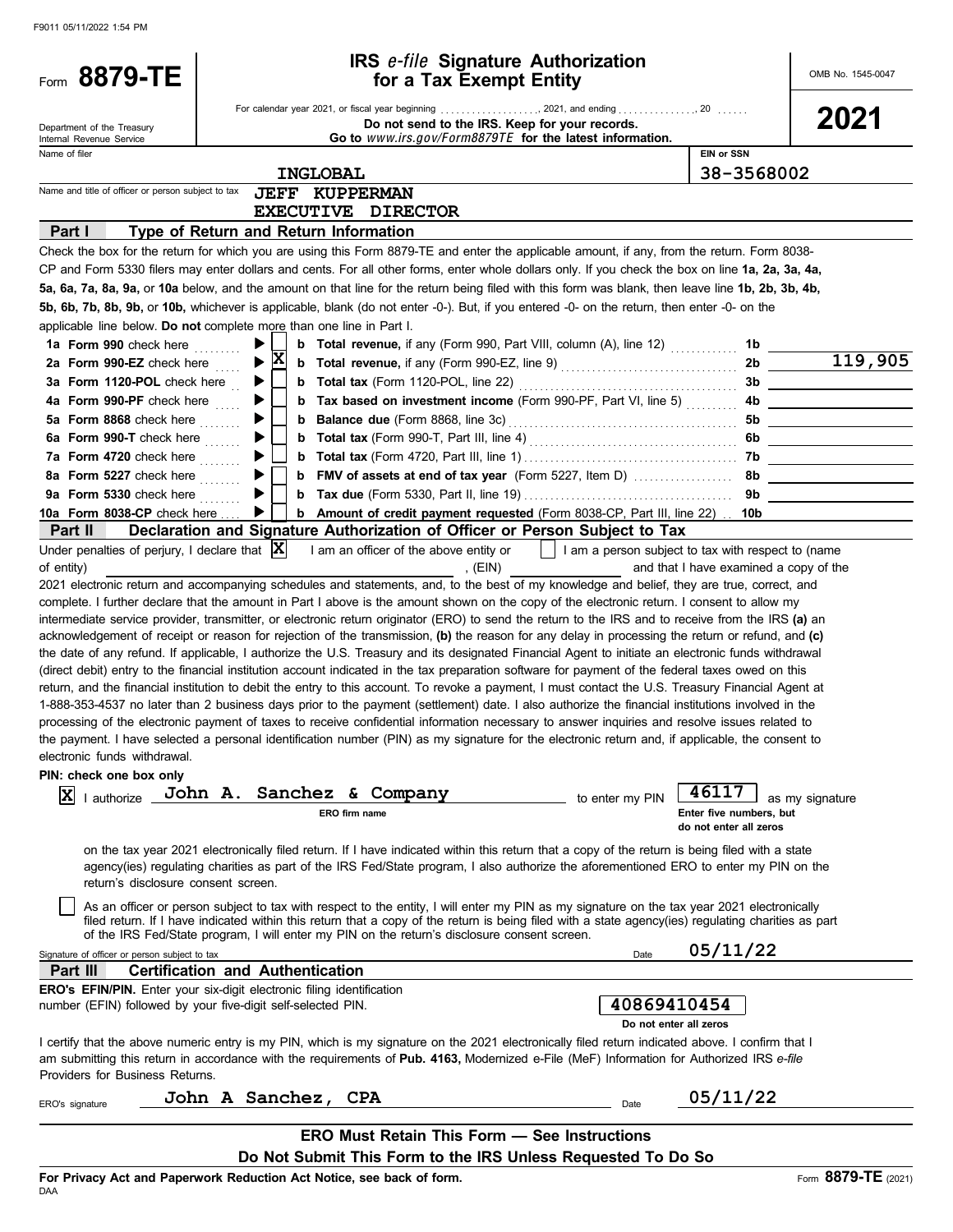|                   |                | Form $990-EZ$                                                         |                                     |                                                                                                 |                         | <b>Short Form</b><br><b>Return of Organization Exempt From Income Tax</b><br>Under section 501(c), 527, or 4947(a)(1) of the Internal Revenue Code (except private foundations)                                                           |               |                |                  |            |             |                         | OMB No. 1545-0047<br>2021                 |
|-------------------|----------------|-----------------------------------------------------------------------|-------------------------------------|-------------------------------------------------------------------------------------------------|-------------------------|-------------------------------------------------------------------------------------------------------------------------------------------------------------------------------------------------------------------------------------------|---------------|----------------|------------------|------------|-------------|-------------------------|-------------------------------------------|
|                   |                |                                                                       |                                     |                                                                                                 |                         |                                                                                                                                                                                                                                           |               |                |                  |            |             |                         |                                           |
|                   |                |                                                                       |                                     |                                                                                                 |                         | Do not enter social security numbers on this form, as it may be made public.                                                                                                                                                              |               |                |                  |            |             |                         | <b>Open to Public</b><br>Inspection       |
|                   |                | Department of the Treasury<br>Internal Revenue Service                |                                     |                                                                                                 |                         | Go to www.irs.gov/Form990EZ for instructions and the latest information.                                                                                                                                                                  |               |                |                  |            |             |                         |                                           |
|                   |                | For the 2021 calendar year, or tax year beginning                     |                                     |                                                                                                 |                         |                                                                                                                                                                                                                                           | , and ending  |                |                  |            |             |                         |                                           |
| в                 |                | Check if applicable:                                                  | C Name of organization              |                                                                                                 |                         |                                                                                                                                                                                                                                           |               |                |                  |            |             |                         | D Employer identification number          |
|                   | Address change |                                                                       |                                     |                                                                                                 |                         |                                                                                                                                                                                                                                           |               |                |                  |            |             |                         |                                           |
|                   | Name change    |                                                                       | <b>INGLOBAL</b>                     |                                                                                                 |                         |                                                                                                                                                                                                                                           |               |                |                  |            |             |                         | 38-3568002                                |
|                   | Initial return |                                                                       |                                     |                                                                                                 |                         | Number and street (or P.O. box if mail is not delivered to street address)                                                                                                                                                                |               |                |                  | Room/suite |             |                         | E Telephone number                        |
|                   |                | Final return/terminated                                               |                                     | 1531 PACKARD STREET<br>City or town, state or province, country, and ZIP or foreign postal code |                         |                                                                                                                                                                                                                                           |               |                |                  |            |             | 734-604-6117            |                                           |
|                   | Amended return |                                                                       |                                     |                                                                                                 |                         |                                                                                                                                                                                                                                           |               |                |                  |            |             |                         | F Group Exemption                         |
|                   |                | Application pending                                                   | <b>ANN ARBOR</b>                    |                                                                                                 |                         | MI 48104                                                                                                                                                                                                                                  |               |                |                  |            |             | Number                  |                                           |
|                   |                | Accounting Method:                                                    | $ \mathbf{X} $ Cash                 |                                                                                                 | Accrual Other (specify) |                                                                                                                                                                                                                                           |               |                |                  | H Check    |             |                         | $ \mathbf{X} $ if the organization is not |
|                   | Website:       |                                                                       |                                     | www.inglobal.org                                                                                |                         |                                                                                                                                                                                                                                           |               |                |                  |            |             |                         | required to attach Schedule B             |
|                   |                | Tax-exempt status (check only one) $  \mathbf{X} $ 501(c)(3)          | $\overline{\mathbf{X}}$ Corporation |                                                                                                 | $501(c)$ ( )<br>Trust   | (insert no.)<br>Association                                                                                                                                                                                                               | 4947(a)(1) or | Other          | 527              |            | (Form 990). |                         |                                           |
| ĸ                 |                | Form of organization:                                                 |                                     |                                                                                                 |                         | Add lines 5b, 6c, and 7b to line 9 to determine gross receipts. If gross receipts are \$200,000 or more, or if total assets                                                                                                               |               |                |                  |            |             |                         |                                           |
|                   |                |                                                                       |                                     |                                                                                                 |                         |                                                                                                                                                                                                                                           |               |                |                  |            |             |                         | 119,905                                   |
|                   | Part I         |                                                                       |                                     |                                                                                                 |                         | Revenue, Expenses, and Changes in Net Assets or Fund Balances (see the instructions for Part I)                                                                                                                                           |               |                |                  |            |             |                         |                                           |
|                   |                |                                                                       |                                     |                                                                                                 |                         |                                                                                                                                                                                                                                           |               |                |                  |            |             |                         | $\overline{\mathbf{x}}$                   |
|                   | 1              |                                                                       |                                     |                                                                                                 |                         | Contributions, gifts, grants, and similar amounts received with an accommodal contributions, gifts, grants, and similar amounts received                                                                                                  |               |                |                  |            |             | $\mathbf{1}$            | 118                                       |
|                   | 2              |                                                                       |                                     |                                                                                                 |                         |                                                                                                                                                                                                                                           |               |                |                  |            |             | $\overline{2}$          | 119,600                                   |
|                   | 3              |                                                                       |                                     |                                                                                                 |                         | Membership dues and assessments <b>contained a state of a state of a state of a state of a state of a state of a state of a state of a state of a state of a state of a state of a state of a state of a state of a state of a s</b>      |               |                |                  |            |             | $\overline{3}$          |                                           |
|                   | 4              |                                                                       |                                     |                                                                                                 |                         |                                                                                                                                                                                                                                           |               |                |                  |            |             | $\overline{\mathbf{4}}$ | 187                                       |
|                   | 5a             |                                                                       |                                     |                                                                                                 |                         |                                                                                                                                                                                                                                           |               | 5а             |                  |            |             |                         |                                           |
|                   | b              |                                                                       |                                     |                                                                                                 |                         |                                                                                                                                                                                                                                           |               | 5 <sub>b</sub> |                  |            |             |                         |                                           |
|                   | с              |                                                                       |                                     |                                                                                                 |                         | Gain or (loss) from sale of assets other than inventory (subtract line 5b from line 5a)                                                                                                                                                   |               |                |                  |            |             | 5с                      |                                           |
|                   | 6              | Gaming and fundraising events:                                        |                                     |                                                                                                 |                         |                                                                                                                                                                                                                                           |               |                |                  |            |             |                         |                                           |
|                   | a              | Gross income from gaming (attach Schedule G if greater than           |                                     |                                                                                                 |                         |                                                                                                                                                                                                                                           |               |                |                  |            |             |                         |                                           |
|                   |                |                                                                       |                                     |                                                                                                 |                         |                                                                                                                                                                                                                                           |               | 6a             |                  |            |             |                         |                                           |
| Revenue           |                | Gross income from fundraising events (not including \$                |                                     |                                                                                                 |                         |                                                                                                                                                                                                                                           |               |                | of contributions |            |             |                         |                                           |
|                   |                | from fundraising events reported on line 1) (attach Schedule G if the |                                     |                                                                                                 |                         |                                                                                                                                                                                                                                           |               |                |                  |            |             |                         |                                           |
|                   |                |                                                                       |                                     |                                                                                                 |                         | sum of such gross income and contributions exceeds \$15,000)                                                                                                                                                                              |               | 6b             |                  |            |             |                         |                                           |
|                   | c              |                                                                       |                                     |                                                                                                 |                         | Less: direct expenses from gaming and fundraising events                                                                                                                                                                                  |               | 6с             |                  |            |             |                         |                                           |
|                   | d              |                                                                       |                                     |                                                                                                 |                         | Net income or (loss) from gaming and fundraising events (add lines 6a and 6b and subtract                                                                                                                                                 |               |                |                  |            |             |                         |                                           |
|                   | 7a             |                                                                       |                                     |                                                                                                 |                         |                                                                                                                                                                                                                                           |               | 7a             |                  |            |             | 6d                      |                                           |
|                   | b              |                                                                       |                                     |                                                                                                 |                         | Less: cost of goods sold with a cost of goods sold with a cost of goods sold with a cost of goods sold with a cost of the cost of the cost of the cost of the cost of the cost of the cost of the cost of the cost of the cost            |               | 7b             |                  |            |             |                         |                                           |
|                   | c              |                                                                       |                                     |                                                                                                 |                         |                                                                                                                                                                                                                                           |               |                |                  |            |             | 7c                      |                                           |
|                   | 8              |                                                                       |                                     |                                                                                                 |                         |                                                                                                                                                                                                                                           |               |                |                  |            |             | 8                       |                                           |
|                   | 9              |                                                                       |                                     |                                                                                                 |                         |                                                                                                                                                                                                                                           |               |                |                  |            |             | 9                       | 119,905                                   |
|                   | 10             |                                                                       |                                     |                                                                                                 |                         |                                                                                                                                                                                                                                           |               |                |                  |            |             | 10                      |                                           |
|                   | 11             |                                                                       |                                     |                                                                                                 |                         | Benefits paid to or for members <b>contained</b> and <b>contained a set of the set of the set of the set of the set of the set of the set of the set of the set of the set of the set of the set of the set of the set of the set of </b> |               |                |                  |            |             | 11                      |                                           |
|                   | 12             |                                                                       |                                     |                                                                                                 |                         | Salaries, other compensation, and employee benefits [11] contained and contained a set of the compensation, and employee benefits [11] contained a set of the contained and state of the state of the state of the state of th            |               |                |                  |            |             | 12                      | 74,875                                    |
| Expenses          | 13             |                                                                       |                                     |                                                                                                 |                         |                                                                                                                                                                                                                                           |               |                |                  |            |             | 13                      | 3,345                                     |
|                   | 14             |                                                                       |                                     |                                                                                                 |                         |                                                                                                                                                                                                                                           |               |                |                  |            |             | 14                      |                                           |
|                   | 15             |                                                                       |                                     |                                                                                                 |                         |                                                                                                                                                                                                                                           |               |                |                  |            |             | 15                      |                                           |
|                   | 16             |                                                                       |                                     |                                                                                                 |                         |                                                                                                                                                                                                                                           |               |                |                  |            |             | 16                      | 3,805                                     |
|                   | 17             |                                                                       |                                     |                                                                                                 |                         |                                                                                                                                                                                                                                           |               |                |                  |            |             | 17                      | 82,025                                    |
|                   | 18             |                                                                       |                                     |                                                                                                 |                         | Excess or (deficit) for the year (subtract line 17 from line 9) [[11] content content of the year (subtract line 17 from line 9) [[11] content content of the year (subtract line 17 from line 9) [[11] content of the substan            |               |                |                  |            |             | 18                      | 37,880                                    |
|                   | 19             |                                                                       |                                     |                                                                                                 |                         | Net assets or fund balances at beginning of year (from line 27, column (A)) (must agree with                                                                                                                                              |               |                |                  |            |             |                         | 26,492                                    |
| <b>Net Assets</b> |                |                                                                       |                                     |                                                                                                 |                         |                                                                                                                                                                                                                                           |               |                |                  |            |             | 19<br>20                |                                           |
|                   | 20<br>21       |                                                                       |                                     |                                                                                                 |                         |                                                                                                                                                                                                                                           |               |                |                  |            |             | 21                      | 64,372                                    |
|                   |                |                                                                       |                                     |                                                                                                 |                         |                                                                                                                                                                                                                                           |               |                |                  |            |             |                         |                                           |

**For Paperwork Reduction Act Notice, see the separate instructions.**

Form **990-EZ** (2021)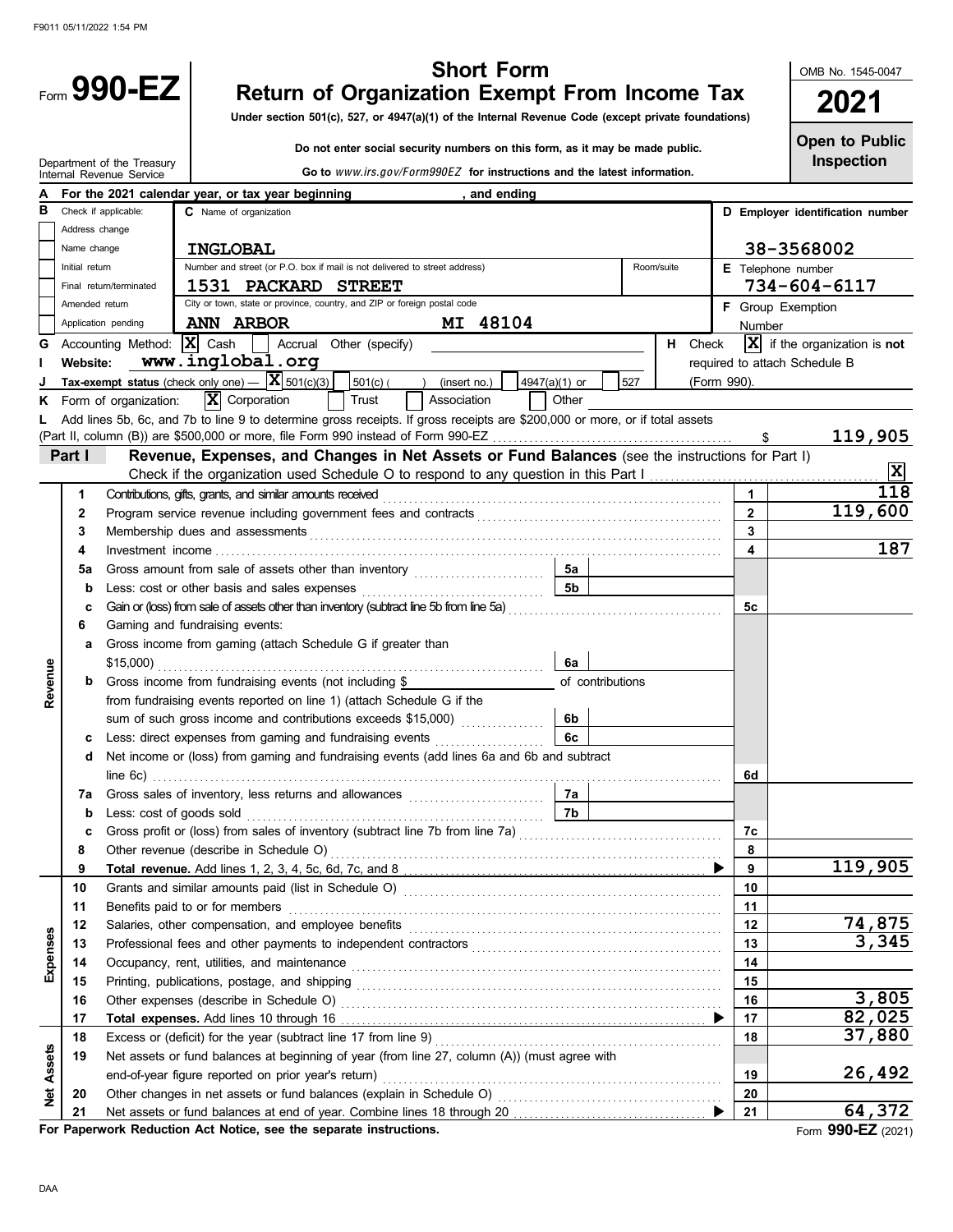| F9011 05/11/2022 1:54 PM<br>Form 990-EZ (2021)<br><b>INGLOBAL</b>                                                                              |                                                      |                                       | 38-3568002                                  |                 | Page 2                                        |
|------------------------------------------------------------------------------------------------------------------------------------------------|------------------------------------------------------|---------------------------------------|---------------------------------------------|-----------------|-----------------------------------------------|
| Part II<br><b>Balance Sheets</b> (see the instructions for Part II)                                                                            |                                                      |                                       |                                             |                 |                                               |
|                                                                                                                                                |                                                      |                                       |                                             |                 | $\overline{\mathbf{x}}$                       |
|                                                                                                                                                |                                                      |                                       | (A) Beginning of year                       |                 | (B) End of year                               |
|                                                                                                                                                |                                                      |                                       | 24,043                                      | 22              | 62,697                                        |
| 23 Land and buildings                                                                                                                          |                                                      |                                       | 0                                           | 23              |                                               |
|                                                                                                                                                |                                                      |                                       | 2,449                                       | 24              | 1,675                                         |
| 25 Total assets                                                                                                                                |                                                      |                                       | 26,492                                      | 25              | 64,372                                        |
|                                                                                                                                                |                                                      |                                       | 0                                           | 26              | O                                             |
| 27 Net assets or fund balances (line 27 of column (B) must agree with line 21)                                                                 |                                                      |                                       | 26, 492                                     | 27              | 64, 372                                       |
| Statement of Program Service Accomplishments (see the instructions for Part III)<br>Part III                                                   |                                                      |                                       | 冈                                           |                 |                                               |
| Check if the organization used Schedule O to respond to any question in this Part III                                                          |                                                      |                                       |                                             |                 | <b>Expenses</b>                               |
| What is the organization's primary exempt purpose?                                                                                             |                                                      |                                       |                                             |                 | (Required for section                         |
| See Schedule O                                                                                                                                 |                                                      |                                       |                                             |                 | $501(c)(3)$ and $501(c)(4)$                   |
| Describe the organization's program service accomplishments for each of its three largest program services,                                    |                                                      |                                       |                                             |                 | organizations; optional for                   |
| as measured by expenses. In a clear and concise manner, describe the services provided, the number of                                          |                                                      |                                       |                                             | others.)        |                                               |
| persons benefited, and other relevant information for each program title.                                                                      |                                                      |                                       |                                             |                 |                                               |
| 28<br>DESIGN MINDSET CARDS FOR THE MICHIGAN CENTER FOR CIVIC EDUCATION                                                                         |                                                      |                                       |                                             |                 |                                               |
| CONSULTATION FOR THE DESIGN OF ONLINE CLASSES FOR ZINGERMAN'S BAKEHOUSE                                                                        |                                                      |                                       |                                             |                 |                                               |
|                                                                                                                                                |                                                      |                                       |                                             |                 |                                               |
| (Grants \$                                                                                                                                     |                                                      |                                       |                                             | 28a             |                                               |
| 29<br>See Schedule O                                                                                                                           |                                                      |                                       |                                             |                 |                                               |
|                                                                                                                                                |                                                      |                                       |                                             |                 |                                               |
|                                                                                                                                                |                                                      |                                       |                                             |                 |                                               |
| ) If this amount includes foreign grants, check here<br>(Grants \$                                                                             |                                                      |                                       |                                             | 29a             | 25,005                                        |
| 30<br>See Schedule O                                                                                                                           |                                                      |                                       |                                             |                 |                                               |
|                                                                                                                                                |                                                      |                                       |                                             |                 |                                               |
|                                                                                                                                                |                                                      |                                       |                                             |                 |                                               |
| ) If this amount includes foreign grants, check here<br>(Grants \$                                                                             |                                                      |                                       |                                             | 30a             |                                               |
| 31 Other program services (describe in Schedule O)                                                                                             |                                                      |                                       |                                             |                 |                                               |
| (Grants \$<br>) If this amount includes foreign grants, check here                                                                             |                                                      |                                       |                                             | 31a             | 52,500                                        |
|                                                                                                                                                |                                                      |                                       |                                             | 32 <sub>2</sub> | 77,505                                        |
| List of Officers, Directors, Trustees, and Key Employees (list each one even if not compensated - see the instructions for Part IV)<br>Part IV |                                                      |                                       |                                             |                 |                                               |
|                                                                                                                                                |                                                      | (c) Reportable                        | (d) Health benefits.                        |                 |                                               |
| (a) Name and title                                                                                                                             | (b) Average<br>hours per week<br>devoted to position | compensation<br>(Forms W-2/1099-MISC/ | contributions to employee                   |                 | (e) Estimated amount of<br>other compensation |
|                                                                                                                                                |                                                      | 1099-NEC)                             | benefit plans, and<br>deferred compensation |                 |                                               |
|                                                                                                                                                |                                                      | (if not paid, enter -0-)              |                                             |                 |                                               |
| <b>REMI KALIR</b>                                                                                                                              |                                                      |                                       |                                             |                 |                                               |
| <b>PRESIDENT</b>                                                                                                                               | 1.00                                                 | 0                                     |                                             | 0               | 0                                             |
| R.J. QUIAMBAO                                                                                                                                  |                                                      |                                       |                                             |                 |                                               |
| <b>TREASURER</b>                                                                                                                               | 1.00                                                 | 0                                     |                                             | 0               | 0                                             |
| <b>LAUREN FARDIG</b>                                                                                                                           |                                                      |                                       |                                             |                 |                                               |
| <b>SECRETARY</b>                                                                                                                               | 1.00                                                 | 0                                     |                                             | 0               | 0                                             |
| <b>ELLEN ZWARENSTEYN</b>                                                                                                                       |                                                      |                                       |                                             |                 |                                               |
| <b>DIRECTOR</b>                                                                                                                                | 1.00                                                 | 0                                     |                                             | 0               | 0                                             |
| <b>JEFF KUPPERMAN</b>                                                                                                                          |                                                      |                                       |                                             |                 |                                               |
| <b>EXECUTIVE DIRECTOR</b>                                                                                                                      | 40.00                                                | 74,875                                |                                             | 0               | 0                                             |
|                                                                                                                                                |                                                      |                                       |                                             |                 |                                               |
|                                                                                                                                                |                                                      |                                       |                                             |                 |                                               |
|                                                                                                                                                |                                                      |                                       |                                             |                 |                                               |
|                                                                                                                                                |                                                      |                                       |                                             |                 |                                               |
|                                                                                                                                                |                                                      |                                       |                                             |                 |                                               |
|                                                                                                                                                |                                                      |                                       |                                             |                 |                                               |
|                                                                                                                                                |                                                      |                                       |                                             |                 |                                               |
|                                                                                                                                                |                                                      |                                       |                                             |                 |                                               |
|                                                                                                                                                |                                                      |                                       |                                             |                 |                                               |
|                                                                                                                                                |                                                      |                                       |                                             |                 |                                               |
|                                                                                                                                                |                                                      |                                       |                                             |                 |                                               |
|                                                                                                                                                |                                                      |                                       |                                             |                 |                                               |
|                                                                                                                                                |                                                      |                                       |                                             |                 |                                               |
|                                                                                                                                                |                                                      |                                       |                                             |                 |                                               |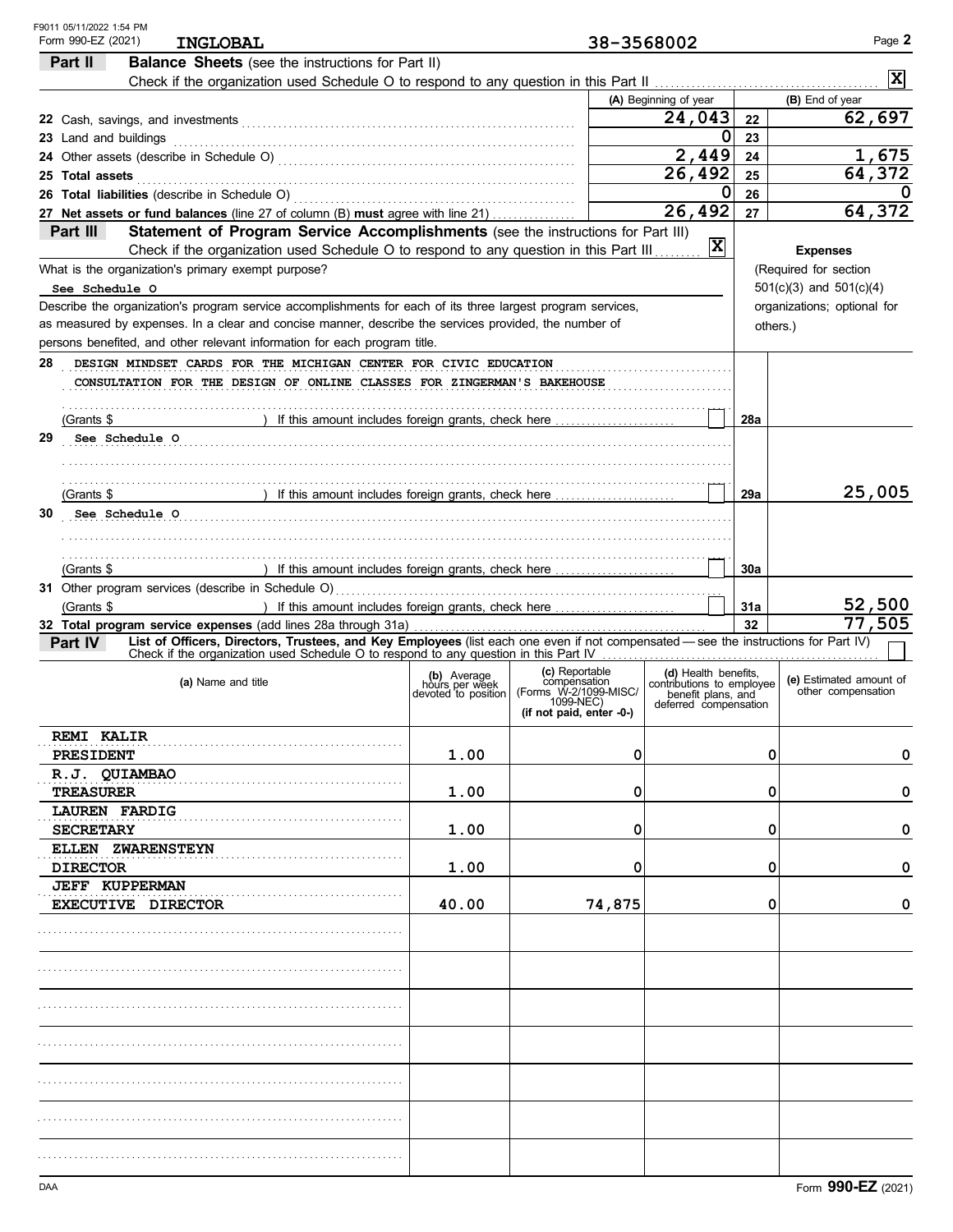|          | Form 990-EZ (2021) | 38-3568002<br><b>INGLOBAL</b>                                                                                                                                               |                 |     | Page 3 |
|----------|--------------------|-----------------------------------------------------------------------------------------------------------------------------------------------------------------------------|-----------------|-----|--------|
|          | Part V             | Other Information (Note the Schedule A and personal benefit contract statement requirements in the                                                                          |                 |     |        |
|          |                    | instructions for Part V.) Check if the organization used Schedule O to respond to any question in this Part V                                                               |                 |     |        |
|          |                    |                                                                                                                                                                             |                 | Yes | No     |
| 33       |                    | Did the organization engage in any significant activity not previously reported to the IRS? If "Yes," provide a                                                             |                 |     |        |
|          |                    | detailed description of each activity in Schedule O Mathematic and a content of the schedule description of each activity in Schedule O                                     | 33              |     | X      |
| 34       |                    | Were any significant changes made to the organizing or governing documents? If "Yes," attach a conformed                                                                    |                 |     |        |
|          |                    | copy of the amended documents if they reflect a change to the organization's name. Otherwise, explain the                                                                   |                 |     |        |
|          |                    | change on Schedule O. See instructions                                                                                                                                      | 34              |     | X      |
| 35а      |                    | Did the organization have unrelated business gross income of \$1,000 or more during the year from business                                                                  |                 |     |        |
|          |                    | activities (such as those reported on lines 2, 6a, and 7a, among others)?                                                                                                   | 35a             |     | X      |
|          |                    | If "Yes" to line 35a, has the organization filed a Form 990-T for the year? If "No," provide an explanation in Schedule O                                                   | 35b             |     |        |
|          |                    | Was the organization a section $501(c)(4)$ , $501(c)(5)$ , or $501(c)(6)$ organization subject to section 6033(e) notice,                                                   |                 |     |        |
|          |                    |                                                                                                                                                                             | 35c             |     | X      |
| 36       |                    | Did the organization undergo a liquidation, dissolution, termination, or significant disposition of net assets                                                              |                 |     | X      |
|          |                    | during the year? If "Yes," complete applicable parts of Schedule N<br> 37a <br>Enter amount of political expenditures, direct or indirect, as described in the instructions | 36              |     |        |
| 37а      |                    | Did the organization file Form 1120-POL for this year?                                                                                                                      | 37b             |     | X      |
| b<br>38a |                    | Did the organization borrow from, or make any loans to, any officer, director, trustee, or key employee; or were                                                            |                 |     |        |
|          |                    | any such loans made in a prior year and still outstanding at the end of the tax year covered by this return?                                                                | <b>38a</b>      |     | X      |
|          |                    | <b>b</b> If "Yes," complete Schedule L, Part II, and enter the total amount involved <i>matures</i> of the schedule 1.<br>38b                                               |                 |     |        |
| 39       |                    | Section 501(c)(7) organizations. Enter:                                                                                                                                     |                 |     |        |
| а        |                    | 39а                                                                                                                                                                         |                 |     |        |
|          |                    | 39 <sub>b</sub>                                                                                                                                                             |                 |     |        |
| 40a      |                    | Section 501(c)(3) organizations. Enter amount of tax imposed on the organization during the year under:                                                                     |                 |     |        |
|          | section 4911       | $\sim$ section 4912                                                                                                                                                         |                 |     |        |
| b        |                    | Section 501(c)(3), 501(c)(4), and 501(c)(29) organizations. Did the organization engage in any section 4958                                                                 |                 |     |        |
|          |                    | excess benefit transaction during the year, or did it engage in an excess benefit transaction in a prior year                                                               |                 |     |        |
|          |                    | that has not been reported on any of its prior Forms 990 or 990-EZ? If "Yes," complete Schedule L, Part I                                                                   | 40b             |     | x      |
|          |                    | Section $501(c)(3)$ , $501(c)(4)$ , and $501(c)(29)$ organizations. Enter amount of tax imposed                                                                             |                 |     |        |
|          |                    | on organization managers or disqualified persons during the year under sections 4912,                                                                                       |                 |     |        |
|          |                    |                                                                                                                                                                             |                 |     |        |
| d        |                    | Section 501(c)(3), 501(c)(4), and 501(c)(29) organizations. Enter amount of tax on line                                                                                     |                 |     |        |
|          |                    | 40c reimbursed by the organization                                                                                                                                          |                 |     |        |
| е        |                    | All organizations. At any time during the tax year, was the organization a party to a prohibited tax shelter                                                                |                 |     |        |
|          |                    | transaction? If "Yes," complete Form 8886-T                                                                                                                                 | 40e             |     | X      |
| 41       |                    | None<br>List the states with which a copy of this return is filed                                                                                                           |                 |     |        |
|          |                    | 734-506-6015<br>42a The organization's books are in care of THE ORGANIZATION<br>Telephone no.                                                                               |                 |     |        |
|          |                    | 1531 PACKARD STREET, NO. 7                                                                                                                                                  |                 |     |        |
|          | Located at         | 48104<br>$ZIP + 4$<br><b>ANN ARBOR</b><br>MI                                                                                                                                |                 |     |        |
| b        |                    | At any time during the calendar year, did the organization have an interest in or a signature or other authority over                                                       |                 | Yes | No     |
|          |                    | a financial account in a foreign country (such as a bank account, securities account, or other financial account)?                                                          | 42 <sub>b</sub> |     | X      |
|          |                    | If "Yes," enter the name of the foreign country                                                                                                                             |                 |     |        |
|          |                    | See the instructions for exceptions and filing requirements for FinCEN Form 114, Report of Foreign Bank and                                                                 |                 |     |        |
|          |                    | Financial Accounts (FBAR).                                                                                                                                                  |                 |     |        |
| C        |                    |                                                                                                                                                                             | 42c             |     | X      |
|          |                    | If "Yes," enter the name of the foreign country                                                                                                                             |                 |     |        |
| 43       |                    |                                                                                                                                                                             |                 |     |        |
|          |                    | $\begin{array}{ c c } \hline 43 \end{array}$                                                                                                                                |                 |     |        |
|          |                    |                                                                                                                                                                             |                 | Yes | No     |
| 44а      |                    | Did the organization maintain any donor advised funds during the year? If "Yes," Form 990 must be                                                                           |                 |     |        |
|          |                    | completed instead of Form 990-EZ                                                                                                                                            | 44a             |     | X      |
| b        |                    | Did the organization operate one or more hospital facilities during the year? If "Yes," Form 990 must be                                                                    |                 |     |        |
|          |                    |                                                                                                                                                                             | 44b             |     | X      |
| c        |                    | Did the organization receive any payments for indoor tanning services during the year?                                                                                      | 44c             |     | X      |
| d        |                    | If "Yes" to line 44c, has the organization filed a Form 720 to report these payments? If "No," provide an                                                                   |                 |     |        |
|          |                    |                                                                                                                                                                             | 44d             |     |        |
| 45а      |                    | Did the organization have a controlled entity within the meaning of section 512(b)(13)?                                                                                     | 45a             |     | X      |
| b        |                    | Did the organization receive any payment from or engage in any transaction with a controlled entity within the                                                              |                 |     |        |
|          |                    | meaning of section 512(b)(13)? If "Yes," Form 990 and Schedule R may need to be completed instead of                                                                        |                 |     |        |
|          |                    |                                                                                                                                                                             | 45b             |     | X.     |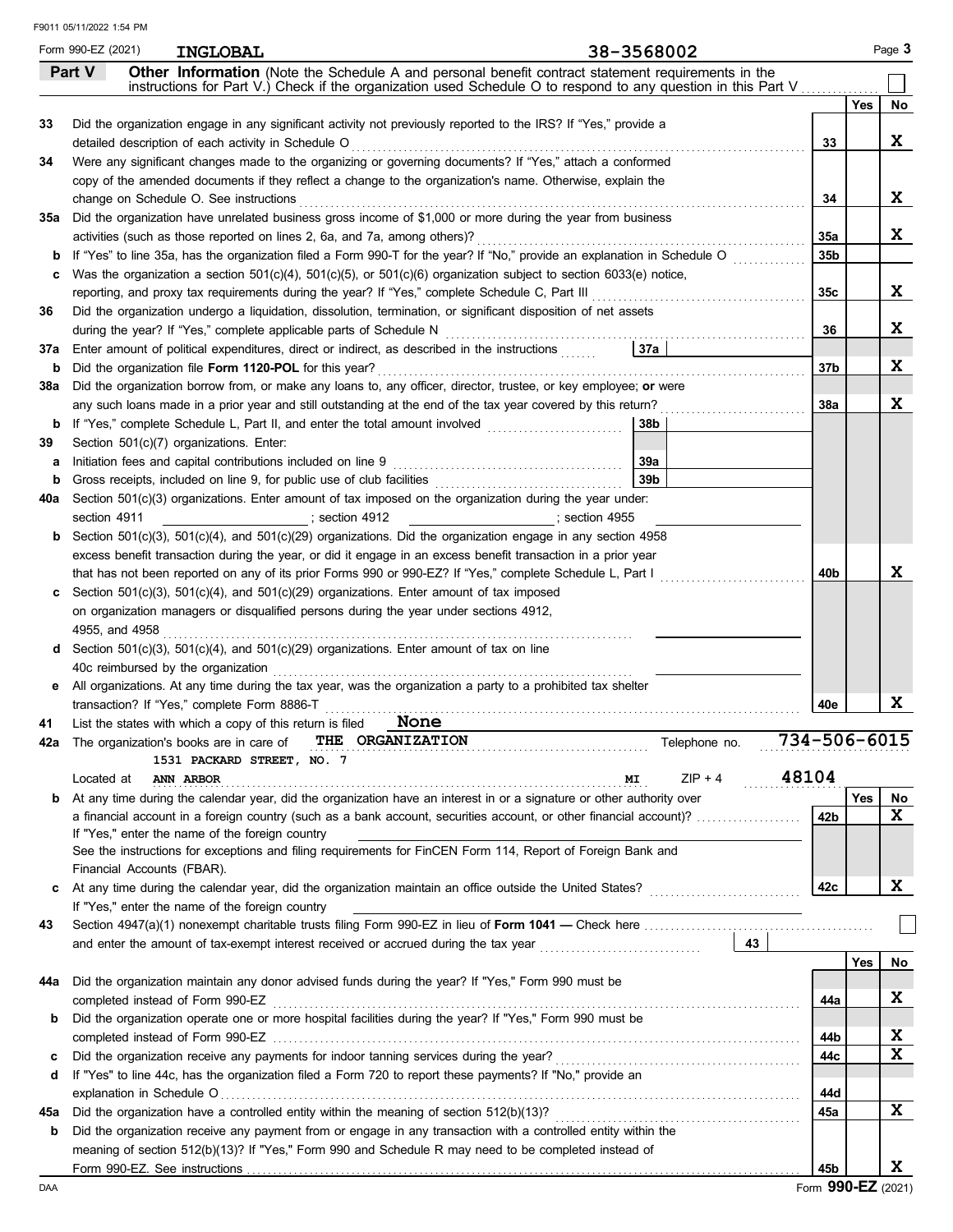|                   | Form 990-EZ (2021)<br><b>INGLOBAL</b>                                                                                                                                                                                                                                                                                    |                                                      | 38-3568002                                                                                       |                                                                                                  |                         |                                               |            | Page 4                  |
|-------------------|--------------------------------------------------------------------------------------------------------------------------------------------------------------------------------------------------------------------------------------------------------------------------------------------------------------------------|------------------------------------------------------|--------------------------------------------------------------------------------------------------|--------------------------------------------------------------------------------------------------|-------------------------|-----------------------------------------------|------------|-------------------------|
|                   |                                                                                                                                                                                                                                                                                                                          |                                                      |                                                                                                  |                                                                                                  |                         |                                               | Yes        | No                      |
| 46                | Did the organization engage, directly or indirectly, in political campaign activities on behalf of or in opposition                                                                                                                                                                                                      |                                                      |                                                                                                  |                                                                                                  |                         | 46                                            |            | X.                      |
| Part VI           | Section 501(c)(3) Organizations Only<br>All section 501(c)(3) organizations must answer questions 47-49b and 52, and complete the tables for lines<br>50 and 51.                                                                                                                                                         |                                                      |                                                                                                  |                                                                                                  |                         |                                               |            |                         |
|                   |                                                                                                                                                                                                                                                                                                                          |                                                      |                                                                                                  |                                                                                                  |                         |                                               | <b>Yes</b> | No                      |
| 47                | Did the organization engage in lobbying activities or have a section 501(h) election in effect during the tax<br>year? If "Yes," complete Schedule C, Part II                                                                                                                                                            |                                                      |                                                                                                  |                                                                                                  |                         | 47                                            |            | X                       |
| 48                |                                                                                                                                                                                                                                                                                                                          |                                                      |                                                                                                  |                                                                                                  |                         | 48                                            |            | $\overline{\mathbf{x}}$ |
| 49a               |                                                                                                                                                                                                                                                                                                                          |                                                      |                                                                                                  |                                                                                                  |                         | 49a                                           |            | $\mathbf x$             |
| $\mathbf b$<br>50 | If "Yes," was the related organization a section 527 organization?<br>Complete this table for the organization's five highest compensated employees (other than officers, directors, trustees, and key                                                                                                                   |                                                      |                                                                                                  |                                                                                                  |                         | 49 <sub>b</sub>                               |            |                         |
|                   | employees) who each received more than \$100,000 of compensation from the organization. If there is none, enter "None."                                                                                                                                                                                                  |                                                      |                                                                                                  |                                                                                                  |                         |                                               |            |                         |
|                   | (a) Name and title of each employee                                                                                                                                                                                                                                                                                      | (b) Average<br>hours per week<br>devoted to position | (c) Reportable<br>compensation<br>(Forms W-2/1099-MISC)<br>1099-NEC)<br>(if not paid, enter -0-) | (d) Health benefits,<br>contributions to employee<br>benefit plans, and<br>deferred compensation |                         | (e) Estimated amount of<br>other compensation |            |                         |
| None              |                                                                                                                                                                                                                                                                                                                          |                                                      |                                                                                                  |                                                                                                  |                         |                                               |            |                         |
|                   |                                                                                                                                                                                                                                                                                                                          |                                                      |                                                                                                  |                                                                                                  |                         |                                               |            |                         |
|                   |                                                                                                                                                                                                                                                                                                                          |                                                      |                                                                                                  |                                                                                                  |                         |                                               |            |                         |
|                   |                                                                                                                                                                                                                                                                                                                          |                                                      |                                                                                                  |                                                                                                  |                         |                                               |            |                         |
|                   |                                                                                                                                                                                                                                                                                                                          |                                                      |                                                                                                  |                                                                                                  |                         |                                               |            |                         |
| f<br>51           | Total number of other employees paid over \$100,000<br>Complete this table for the organization's five highest compensated independent contractors who each received more than<br>\$100,000 of compensation from the organization. If there is none, enter "None."                                                       |                                                      |                                                                                                  |                                                                                                  |                         |                                               |            |                         |
|                   | (a) Name and business address of each independent contractor                                                                                                                                                                                                                                                             |                                                      |                                                                                                  | (b) Type of service                                                                              |                         | (c) Compensation                              |            |                         |
| None              |                                                                                                                                                                                                                                                                                                                          |                                                      |                                                                                                  |                                                                                                  |                         |                                               |            |                         |
|                   |                                                                                                                                                                                                                                                                                                                          |                                                      |                                                                                                  |                                                                                                  |                         |                                               |            |                         |
|                   |                                                                                                                                                                                                                                                                                                                          |                                                      |                                                                                                  |                                                                                                  |                         |                                               |            |                         |
|                   |                                                                                                                                                                                                                                                                                                                          |                                                      |                                                                                                  |                                                                                                  |                         |                                               |            |                         |
|                   |                                                                                                                                                                                                                                                                                                                          |                                                      |                                                                                                  |                                                                                                  |                         |                                               |            |                         |
| d<br>52           | Total number of other independent contractors each receiving over \$100,000<br>Did the organization complete Schedule A? Note: All section $501(c)(3)$ organizations must attach a<br>completed Schedule A                                                                                                               |                                                      |                                                                                                  |                                                                                                  | X                       | Yes                                           |            | No                      |
|                   | Under penalties of perjury, I declare that I have examined this return, including accompanying schedules and statements, and to the best of my knowledge and belief, it is<br>true, correct, and complete. Declaration of preparer (other than officer) is based on all information of which preparer has any knowledge. |                                                      |                                                                                                  |                                                                                                  |                         |                                               |            |                         |
| Sign<br>Here      | Signature of officer<br><b>KUPPERMAN</b><br>JEFF<br>Type or print name and title                                                                                                                                                                                                                                         |                                                      | Date<br><b>EXECUTIVE</b>                                                                         | <b>DIRECTOR</b>                                                                                  |                         |                                               |            |                         |
|                   | Print/Type preparer's name                                                                                                                                                                                                                                                                                               | Preparer's signature                                 |                                                                                                  | Date                                                                                             | Check $ \mathbf{X} $ if | PTIN                                          |            |                         |
| Paid              | John A Sanchez, CPA                                                                                                                                                                                                                                                                                                      | John A Sanchez, CPA                                  |                                                                                                  | 05/11/22                                                                                         | self-employed           | P01258233                                     |            |                         |
| Preparer          | Sanchez & Company<br>John A.<br>Firm's name                                                                                                                                                                                                                                                                              |                                                      |                                                                                                  | Firm's EIN                                                                                       |                         | 27-2565363                                    |            |                         |
| Use Only          | 3201 University Dr Ste 100<br>Firm's address<br>Auburn Hills, MI                                                                                                                                                                                                                                                         | 48326                                                |                                                                                                  | Phone no.                                                                                        | 248-747-8351            |                                               |            |                         |
|                   | May the IRS discuss this return with the preparer shown above? See instructions                                                                                                                                                                                                                                          |                                                      |                                                                                                  |                                                                                                  |                         | Yes                                           |            | No                      |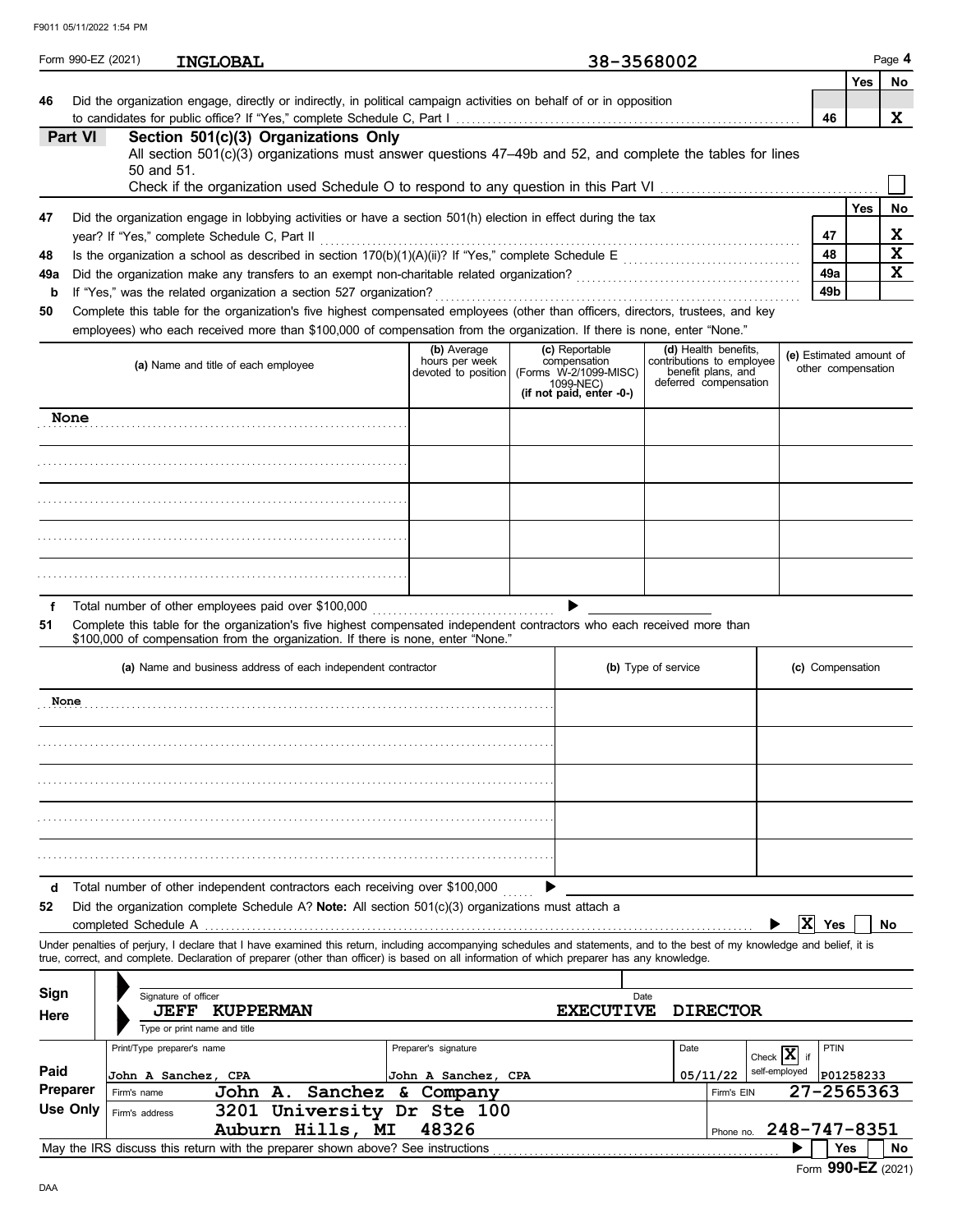Department of the Treasury

### **SCHEDULE A Public Charity Status and Public Support**

**Complete if the organization is a section 501(c)(3) organization or a section 4947(a)(1) nonexempt charitable trust.<br>Complete if the organization is a section 501(c)(3) organization or a section 4947(a)(1) nonexempt chari** 

### **Attach to Form 990 or Form 990-EZ.**

**2021 Open to Public**

OMB No. 1545-0047

| Internal Revenue Service |             |                                                                                                                                                                                            |  |                                               | Go to www.irs.gov/Form990 for instructions and the latest information.                                                                                                                                                                                                                                                                            |     |                                                      |                                                                                                                                                                                                                                                           | Inspection                           |
|--------------------------|-------------|--------------------------------------------------------------------------------------------------------------------------------------------------------------------------------------------|--|-----------------------------------------------|---------------------------------------------------------------------------------------------------------------------------------------------------------------------------------------------------------------------------------------------------------------------------------------------------------------------------------------------------|-----|------------------------------------------------------|-----------------------------------------------------------------------------------------------------------------------------------------------------------------------------------------------------------------------------------------------------------|--------------------------------------|
|                          |             | Name of the organization                                                                                                                                                                   |  | <b>INGLOBAL</b>                               |                                                                                                                                                                                                                                                                                                                                                   |     |                                                      | Employer identification number<br>38-3568002                                                                                                                                                                                                              |                                      |
|                          | Part I      |                                                                                                                                                                                            |  |                                               |                                                                                                                                                                                                                                                                                                                                                   |     |                                                      | Reason for Public Charity Status. (All organizations must complete this part.) See instructions.                                                                                                                                                          |                                      |
|                          |             |                                                                                                                                                                                            |  |                                               | The organization is not a private foundation because it is: (For lines 1 through 12, check only one box.)                                                                                                                                                                                                                                         |     |                                                      |                                                                                                                                                                                                                                                           |                                      |
| 1                        |             |                                                                                                                                                                                            |  |                                               | A church, convention of churches, or association of churches described in <b>section 170(b)(1)(A)(i).</b>                                                                                                                                                                                                                                         |     |                                                      |                                                                                                                                                                                                                                                           |                                      |
| 2                        |             |                                                                                                                                                                                            |  |                                               | A school described in section 170(b)(1)(A)(ii). (Attach Schedule E (Form 990).)                                                                                                                                                                                                                                                                   |     |                                                      |                                                                                                                                                                                                                                                           |                                      |
| 3                        |             |                                                                                                                                                                                            |  |                                               | A hospital or a cooperative hospital service organization described in section 170(b)(1)(A)(iii).                                                                                                                                                                                                                                                 |     |                                                      |                                                                                                                                                                                                                                                           |                                      |
| 4                        |             | city, and state:                                                                                                                                                                           |  |                                               |                                                                                                                                                                                                                                                                                                                                                   |     |                                                      | A medical research organization operated in conjunction with a hospital described in section 170(b)(1)(A)(iii). Enter the hospital's name,                                                                                                                |                                      |
| 5                        |             |                                                                                                                                                                                            |  |                                               | An organization operated for the benefit of a college or university owned or operated by a governmental unit described in                                                                                                                                                                                                                         |     |                                                      |                                                                                                                                                                                                                                                           |                                      |
|                          |             |                                                                                                                                                                                            |  | section 170(b)(1)(A)(iv). (Complete Part II.) |                                                                                                                                                                                                                                                                                                                                                   |     |                                                      |                                                                                                                                                                                                                                                           |                                      |
| 6                        |             |                                                                                                                                                                                            |  |                                               | A federal, state, or local government or governmental unit described in section 170(b)(1)(A)(v).                                                                                                                                                                                                                                                  |     |                                                      |                                                                                                                                                                                                                                                           |                                      |
| 7                        |             | An organization that normally receives a substantial part of its support from a governmental unit or from the general public<br>described in section 170(b)(1)(A)(vi). (Complete Part II.) |  |                                               |                                                                                                                                                                                                                                                                                                                                                   |     |                                                      |                                                                                                                                                                                                                                                           |                                      |
| 8                        |             |                                                                                                                                                                                            |  |                                               | A community trust described in section 170(b)(1)(A)(vi). (Complete Part II.)                                                                                                                                                                                                                                                                      |     |                                                      |                                                                                                                                                                                                                                                           |                                      |
| 9                        |             |                                                                                                                                                                                            |  |                                               |                                                                                                                                                                                                                                                                                                                                                   |     |                                                      | An agricultural research organization described in section 170(b)(1)(A)(ix) operated in conjunction with a land-grant college                                                                                                                             |                                      |
|                          |             | university:                                                                                                                                                                                |  |                                               | or university or a non-land-grant college of agriculture (see instructions). Enter the name, city, and state of the college or                                                                                                                                                                                                                    |     |                                                      |                                                                                                                                                                                                                                                           |                                      |
| 10                       | $ {\bf x} $ |                                                                                                                                                                                            |  |                                               | receipts from activities related to its exempt functions, subject to certain exceptions; and (2) no more than 331/3% of its<br>support from gross investment income and unrelated business taxable income (less section 511 tax) from businesses<br>acquired by the organization after June 30, 1975. See section 509(a)(2). (Complete Part III.) |     |                                                      | An organization that normally receives (1) more than 33 1/3% of its support from contributions, membership fees, and gross                                                                                                                                |                                      |
| 11                       |             |                                                                                                                                                                                            |  |                                               | An organization organized and operated exclusively to test for public safety. See section 509(a)(4).                                                                                                                                                                                                                                              |     |                                                      |                                                                                                                                                                                                                                                           |                                      |
| 12                       |             |                                                                                                                                                                                            |  |                                               |                                                                                                                                                                                                                                                                                                                                                   |     |                                                      | An organization organized and operated exclusively for the benefit of, to perform the functions of, or to carry out the purposes of                                                                                                                       |                                      |
|                          |             |                                                                                                                                                                                            |  |                                               | the box on lines 12a through 12d that describes the type of supporting organization and complete lines 12e, 12f, and 12g.                                                                                                                                                                                                                         |     |                                                      | one or more publicly supported organizations described in section 509(a)(1) or section 509(a)(2). See section 509(a)(3). Check                                                                                                                            |                                      |
|                          | a           |                                                                                                                                                                                            |  |                                               | the supported organization(s) the power to regularly appoint or elect a majority of the directors or trustees of the                                                                                                                                                                                                                              |     |                                                      | Type I. A supporting organization operated, supervised, or controlled by its supported organization(s), typically by giving                                                                                                                               |                                      |
|                          |             |                                                                                                                                                                                            |  |                                               | supporting organization. You must complete Part IV, Sections A and B.                                                                                                                                                                                                                                                                             |     |                                                      |                                                                                                                                                                                                                                                           |                                      |
|                          | b           |                                                                                                                                                                                            |  |                                               | Type II. A supporting organization supervised or controlled in connection with its supported organization(s), by having<br>organization(s). You must complete Part IV, Sections A and C.                                                                                                                                                          |     |                                                      | control or management of the supporting organization vested in the same persons that control or manage the supported                                                                                                                                      |                                      |
|                          | С           |                                                                                                                                                                                            |  |                                               | its supported organization(s) (see instructions). You must complete Part IV, Sections A, D, and E.                                                                                                                                                                                                                                                |     |                                                      | Type III functionally integrated. A supporting organization operated in connection with, and functionally integrated with,                                                                                                                                |                                      |
|                          | d           |                                                                                                                                                                                            |  |                                               |                                                                                                                                                                                                                                                                                                                                                   |     |                                                      | Type III non-functionally integrated. A supporting organization operated in connection with its supported organization(s)<br>that is not functionally integrated. The organization generally must satisfy a distribution requirement and an attentiveness |                                      |
|                          |             |                                                                                                                                                                                            |  |                                               | requirement (see instructions). You must complete Part IV, Sections A and D, and Part V.                                                                                                                                                                                                                                                          |     |                                                      |                                                                                                                                                                                                                                                           |                                      |
|                          | е           |                                                                                                                                                                                            |  |                                               | Check this box if the organization received a written determination from the IRS that it is a Type I, Type II, Type III                                                                                                                                                                                                                           |     |                                                      |                                                                                                                                                                                                                                                           |                                      |
|                          |             |                                                                                                                                                                                            |  |                                               | functionally integrated, or Type III non-functionally integrated supporting organization.                                                                                                                                                                                                                                                         |     |                                                      |                                                                                                                                                                                                                                                           |                                      |
|                          | Ť.          |                                                                                                                                                                                            |  | Enter the number of supported organizations   |                                                                                                                                                                                                                                                                                                                                                   |     |                                                      |                                                                                                                                                                                                                                                           |                                      |
|                          | g           |                                                                                                                                                                                            |  |                                               | Provide the following information about the supported organization(s).                                                                                                                                                                                                                                                                            |     |                                                      |                                                                                                                                                                                                                                                           |                                      |
|                          |             | (i) Name of supported<br>organization                                                                                                                                                      |  | (ii) EIN                                      | (iii) Type of organization<br>(described on lines 1-10                                                                                                                                                                                                                                                                                            |     | (iv) Is the organization<br>listed in your governing | (v) Amount of monetary<br>support (see                                                                                                                                                                                                                    | (vi) Amount of<br>other support (see |
|                          |             |                                                                                                                                                                                            |  |                                               | above (see instructions))                                                                                                                                                                                                                                                                                                                         |     | document?                                            | instructions)                                                                                                                                                                                                                                             | instructions)                        |
|                          |             |                                                                                                                                                                                            |  |                                               |                                                                                                                                                                                                                                                                                                                                                   | Yes | No                                                   |                                                                                                                                                                                                                                                           |                                      |
| (A)                      |             |                                                                                                                                                                                            |  |                                               |                                                                                                                                                                                                                                                                                                                                                   |     |                                                      |                                                                                                                                                                                                                                                           |                                      |
| (B)                      |             |                                                                                                                                                                                            |  |                                               |                                                                                                                                                                                                                                                                                                                                                   |     |                                                      |                                                                                                                                                                                                                                                           |                                      |
| (C)                      |             |                                                                                                                                                                                            |  |                                               |                                                                                                                                                                                                                                                                                                                                                   |     |                                                      |                                                                                                                                                                                                                                                           |                                      |
| (D)                      |             |                                                                                                                                                                                            |  |                                               |                                                                                                                                                                                                                                                                                                                                                   |     |                                                      |                                                                                                                                                                                                                                                           |                                      |
| (E)                      |             |                                                                                                                                                                                            |  |                                               |                                                                                                                                                                                                                                                                                                                                                   |     |                                                      |                                                                                                                                                                                                                                                           |                                      |
|                          |             |                                                                                                                                                                                            |  |                                               |                                                                                                                                                                                                                                                                                                                                                   |     |                                                      |                                                                                                                                                                                                                                                           |                                      |
| Total                    |             |                                                                                                                                                                                            |  |                                               |                                                                                                                                                                                                                                                                                                                                                   |     |                                                      |                                                                                                                                                                                                                                                           |                                      |

**For Paperwork Reduction Act Notice, see the Instructions for Form 990 or 990-EZ.**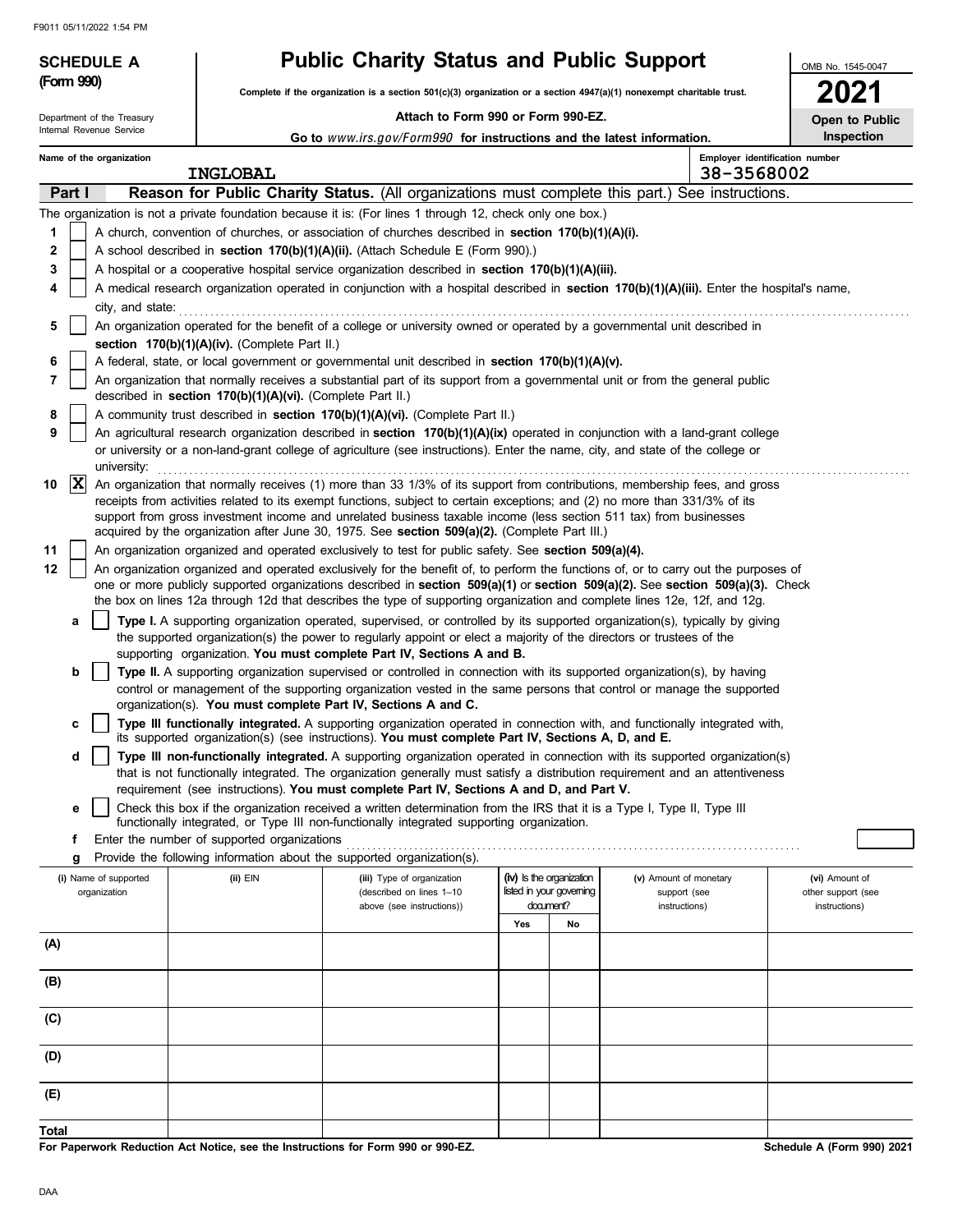|              | Schedule A (Form 990) 2021                                                                                                                                                                                              | <b>INGLOBAL</b> |          |            |            | 38-3568002 | Page 2    |
|--------------|-------------------------------------------------------------------------------------------------------------------------------------------------------------------------------------------------------------------------|-----------------|----------|------------|------------|------------|-----------|
|              | Support Schedule for Organizations Described in Sections 170(b)(1)(A)(iv) and 170(b)(1)(A)(vi)<br>Part II                                                                                                               |                 |          |            |            |            |           |
|              | (Complete only if you checked the box on line 5, 7, or 8 of Part I or if the organization failed to qualify under                                                                                                       |                 |          |            |            |            |           |
|              | Part III. If the organization fails to qualify under the tests listed below, please complete Part III.)                                                                                                                 |                 |          |            |            |            |           |
|              | <b>Section A. Public Support</b>                                                                                                                                                                                        |                 |          |            |            |            |           |
|              | Calendar year (or fiscal year beginning in)                                                                                                                                                                             | (a) 2017        | (b) 2018 | $(c)$ 2019 | $(d)$ 2020 | (e) $2021$ | (f) Total |
|              |                                                                                                                                                                                                                         |                 |          |            |            |            |           |
| 1            | Gifts, grants, contributions, and<br>membership fees received. (Do not<br>include any "unusual grants.")                                                                                                                |                 |          |            |            |            |           |
| $\mathbf{2}$ | Tax revenues levied for the<br>organization's benefit and either paid<br>to or expended on its behalf                                                                                                                   |                 |          |            |            |            |           |
| 3            | The value of services or facilities<br>furnished by a governmental unit to the<br>organization without charge                                                                                                           |                 |          |            |            |            |           |
| 4            | Total. Add lines 1 through 3<br>.                                                                                                                                                                                       |                 |          |            |            |            |           |
| 5            | The portion of total contributions by<br>each person (other than a<br>governmental unit or publicly<br>supported organization) included on<br>line 1 that exceeds 2% of the amount<br>shown on line 11, column (f)<br>. |                 |          |            |            |            |           |
| 6            | <b>Public support.</b> Subtract line 5 from line 4                                                                                                                                                                      |                 |          |            |            |            |           |
|              | <b>Section B. Total Support</b>                                                                                                                                                                                         |                 |          |            |            |            |           |
|              | Calendar year (or fiscal year beginning in)                                                                                                                                                                             | (a) 2017        | (b) 2018 | $(c)$ 2019 | (d) $2020$ | (e) 2021   | (f) Total |
| 7            | Amounts from line 4                                                                                                                                                                                                     |                 |          |            |            |            |           |
| 8            | Gross income from interest, dividends,<br>payments received on securities loans,<br>rents, royalties, and income from<br>similar sources $\ldots, \ldots, \ldots, \ldots, \ldots, \ldots$                               |                 |          |            |            |            |           |
| 9            | Net income from unrelated business<br>activities, whether or not the business<br>is regularly carried on                                                                                                                |                 |          |            |            |            |           |
| 10           | Other income. Do not include gain or<br>loss from the sale of capital assets<br>(Explain in Part VI.)                                                                                                                   |                 |          |            |            |            |           |
| 11           | Total support. Add lines 7 through 10                                                                                                                                                                                   |                 |          |            |            |            |           |
| 12           |                                                                                                                                                                                                                         |                 |          |            |            | 12         |           |
| 13           | <b>First 5 years.</b> If the Form 990 is for the organization's first, second, third, fourth, or fifth tax year as a section 501(c)(3)                                                                                  |                 |          |            |            |            |           |
|              |                                                                                                                                                                                                                         |                 |          |            |            |            |           |
|              | Section C. Computation of Public Support Percentage                                                                                                                                                                     |                 |          |            |            |            |           |
| 14           | Public support percentage for 2021 (line 6, column (f) divided by line 11, column (f)) [[[[[[[[[[[[[[[[[[[[[[                                                                                                           |                 |          |            |            | 14         | $\%$      |
| 15           |                                                                                                                                                                                                                         |                 |          |            |            | 15         | $\%$      |
| 16a          | 33 1/3% support test-2021. If the organization did not check the box on line 13, and line 14 is 33 1/3% or more, check this                                                                                             |                 |          |            |            |            |           |
| b            | box and stop here. The organization qualifies as a publicly supported organization<br>33 1/3% support test-2020. If the organization did not check a box on line 13 or 16a, and line 15 is 33 1/3% or more, check       |                 |          |            |            |            |           |
|              |                                                                                                                                                                                                                         |                 |          |            |            |            |           |
| 17a          | 10%-facts-and-circumstances test-2021. If the organization did not check a box on line 13, 16a, or 16b, and line 14 is                                                                                                  |                 |          |            |            |            |           |
|              | 10% or more, and if the organization meets the facts-and-circumstances test, check this box and stop here. Explain in                                                                                                   |                 |          |            |            |            |           |
|              | Part VI how the organization meets the facts-and-circumstances test. The organization qualifies as a publicly supported                                                                                                 |                 |          |            |            |            |           |
|              | organization                                                                                                                                                                                                            |                 |          |            |            |            |           |
| b            | 10%-facts-and-circumstances test-2020. If the organization did not check a box on line 13, 16a, 16b, or 17a, and line                                                                                                   |                 |          |            |            |            |           |
|              | 15 is 10% or more, and if the organization meets the facts-and-circumstances test, check this box and stop here. Explain                                                                                                |                 |          |            |            |            |           |
|              | in Part VI how the organization meets the facts-and-circumstances test. The organization qualifies as a publicly supported                                                                                              |                 |          |            |            |            |           |
|              | organization                                                                                                                                                                                                            |                 |          |            |            |            |           |
| 18           | Private foundation. If the organization did not check a box on line 13, 16a, 16b, 17a, or 17b, check this box and see                                                                                                   |                 |          |            |            |            |           |
|              | instructions                                                                                                                                                                                                            |                 |          |            |            |            |           |

**Schedule A (Form 990) 2021**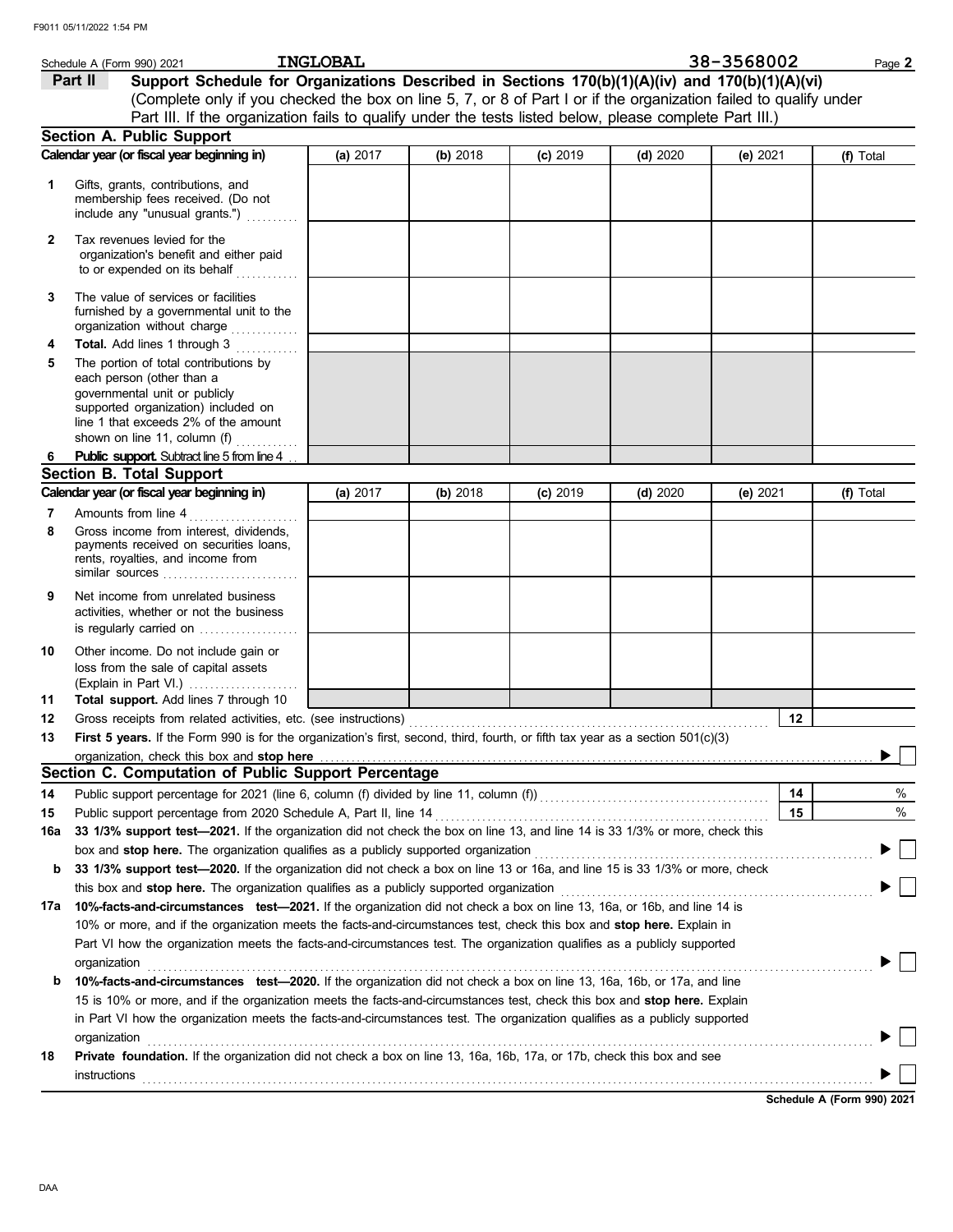|              | Schedule A (Form 990) 2021                                                                                                                  | <b>INGLOBAL</b> |          |            |            | 38-3568002 | Page 3                               |
|--------------|---------------------------------------------------------------------------------------------------------------------------------------------|-----------------|----------|------------|------------|------------|--------------------------------------|
|              | Part III<br>Support Schedule for Organizations Described in Section 509(a)(2)                                                               |                 |          |            |            |            |                                      |
|              | (Complete only if you checked the box on line 10 of Part I or if the organization failed to qualify under Part II.                          |                 |          |            |            |            |                                      |
|              | If the organization fails to qualify under the tests listed below, please complete Part II.)                                                |                 |          |            |            |            |                                      |
|              | <b>Section A. Public Support</b>                                                                                                            |                 |          |            |            |            |                                      |
|              | Calendar year (or fiscal year beginning in)                                                                                                 | (a) 2017        | (b) 2018 | $(c)$ 2019 | (d) 2020   | (e) 2021   | (f) Total                            |
| 1            | Gifts, grants, contributions, and membership fees                                                                                           |                 |          |            |            |            |                                      |
|              | received. (Do not indude any "unusual grants.")                                                                                             |                 |          | 11,019     | 11,118     | 118        | 22,255                               |
| $\mathbf{2}$ | Gross receipts from admissions, merchandise                                                                                                 |                 |          |            |            |            |                                      |
|              | sold or services performed, or facilities<br>fumished in any activity that is related to the                                                |                 |          |            |            |            |                                      |
|              | organization's tax-exempt purpose<br>.                                                                                                      |                 |          | 116,866    | 67,976     | 119,456    | 304,298                              |
| 3.           | Gross receipts from activities that are not an<br>unrelated trade or business under section 513                                             |                 |          |            |            |            |                                      |
| 4            | Tax revenues levied for the                                                                                                                 |                 |          |            |            |            |                                      |
|              | organization's benefit and either paid                                                                                                      |                 |          |            |            |            |                                      |
|              | to or expended on its behalf<br>.                                                                                                           |                 |          |            |            |            |                                      |
| 5            | The value of services or facilities<br>furnished by a governmental unit to the<br>organization without charge                               |                 |          |            |            |            |                                      |
| 6            | Total. Add lines 1 through 5<br>an an Dùbhlachd                                                                                             |                 |          | 127,885    | 79,094     | 119,574    | 326,553                              |
|              | <b>7a</b> Amounts included on lines 1, 2, and 3                                                                                             |                 |          |            |            |            |                                      |
|              | received from disqualified persons                                                                                                          |                 |          |            |            |            |                                      |
| b.           | Amounts induded on lines 2 and 3                                                                                                            |                 |          |            |            |            |                                      |
|              | received from other than disqualified<br>persons that exceed the greater of \$5,000                                                         |                 |          |            |            |            |                                      |
|              | or 1% of the amount on line 13 for the year                                                                                                 |                 |          |            |            |            |                                      |
| C            | Add lines 7a and 7b<br>.                                                                                                                    |                 |          |            |            |            |                                      |
| 8            | Public support. (Subtract line 7c from                                                                                                      |                 |          |            |            |            |                                      |
|              | line $6.$ )                                                                                                                                 |                 |          |            |            |            | 326,553                              |
|              | <b>Section B. Total Support</b>                                                                                                             |                 |          |            |            |            |                                      |
|              | Calendar year (or fiscal year beginning in)                                                                                                 | (a) 2017        | (b) 2018 | $(c)$ 2019 | $(d)$ 2020 | (e) 2021   | (f) Total                            |
| 9            | Amounts from line 6<br><u>a sa Barangara</u>                                                                                                |                 |          | 127,885    | 79,094     | 119,574    | 326,553                              |
| 10a          | Gross income from interest, dividends,                                                                                                      |                 |          |            |            |            |                                      |
|              | payments received on securities loans, rents,                                                                                               |                 |          |            |            |            |                                      |
|              | royalties, and income from similar sources                                                                                                  |                 |          |            | 9          | 187        | 196                                  |
| b            | Unrelated business taxable income (less<br>section 511 taxes) from businesses<br>acquired after June 30, 1975                               |                 |          |            |            |            |                                      |
| c            | Add lines 10a and 10b<br>. <b>.</b> .                                                                                                       |                 |          |            | 9          | 187        | 196                                  |
| 11           | Net income from unrelated business                                                                                                          |                 |          |            |            |            |                                      |
|              | activities not included on line 10b, whether<br>or not the business is regularly carried on                                                 |                 |          |            |            |            |                                      |
| 12           | Other income. Do not include gain or                                                                                                        |                 |          |            |            |            |                                      |
|              | loss from the sale of capital assets                                                                                                        |                 |          |            |            |            |                                      |
|              | (Explain in Part VI.)                                                                                                                       |                 |          |            |            |            |                                      |
| 13           | Total support. (Add lines 9, 10c, 11,                                                                                                       |                 |          |            |            |            |                                      |
| 14           | and 12.)<br>First 5 years. If the Form 990 is for the organization's first, second, third, fourth, or fifth tax year as a section 501(c)(3) |                 |          | 127,885    | 79,103     | 119,761    | 326,749                              |
|              | organization, check this box and stop here                                                                                                  |                 |          |            |            |            |                                      |
|              | Section C. Computation of Public Support Percentage                                                                                         |                 |          |            |            |            |                                      |
| 15           |                                                                                                                                             |                 |          |            |            | 15         | 99.94 %                              |
| 16           | Public support percentage from 2020 Schedule A, Part III, line 15                                                                           |                 |          |            |            | 16         | $100.00 \%$                          |
|              | Section D. Computation of Investment Income Percentage                                                                                      |                 |          |            |            |            |                                      |
| 17           | Investment income percentage for 2021 (line 10c, column (f), divided by line 13, column (f)) [[[[[[[[[[[[[[[[                               |                 |          |            |            | 17         | %                                    |
| 18           | Investment income percentage from 2020 Schedule A, Part III, line 17                                                                        |                 |          |            |            | 18         | $\%$                                 |
| 19a          | 33 1/3% support tests-2021. If the organization did not check the box on line 14, and line 15 is more than 33 1/3%, and line                |                 |          |            |            |            |                                      |
|              |                                                                                                                                             |                 |          |            |            |            | $\blacktriangleright$ $ \mathbf{X} $ |
| b            | 33 1/3% support tests-2020. If the organization did not check a box on line 14 or line 19a, and line 16 is more than 33 1/3%, and           |                 |          |            |            |            |                                      |
|              | line 18 is not more than 33 1/3%, check this box and stop here. The organization qualifies as a publicly supported organization             |                 |          |            |            |            |                                      |
| 20           |                                                                                                                                             |                 |          |            |            |            |                                      |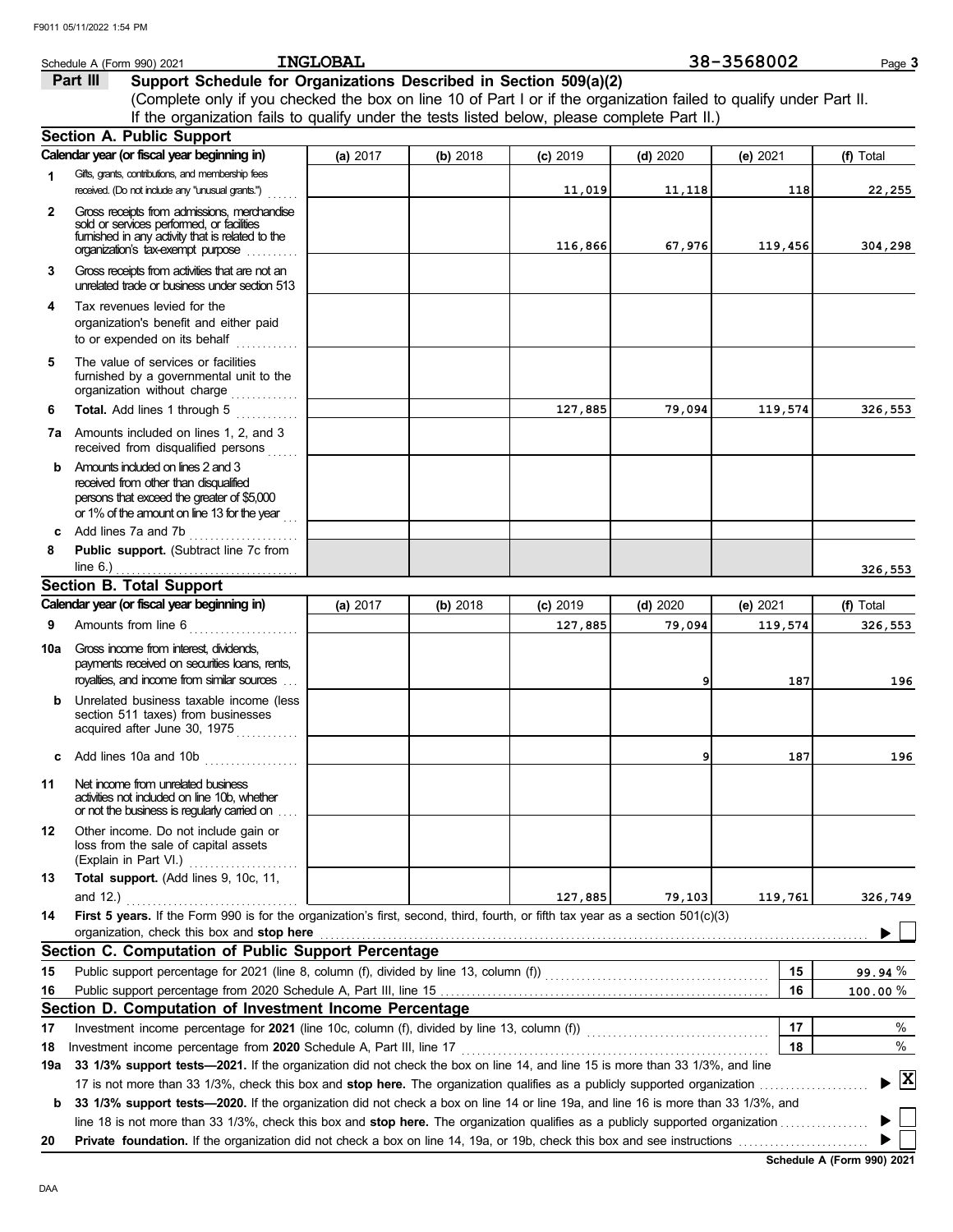|              | <b>INGLOBAL</b><br>Schedule A (Form 990) 2021                                                                                                                                                                                             | 38-3568002      | Page 4                     |
|--------------|-------------------------------------------------------------------------------------------------------------------------------------------------------------------------------------------------------------------------------------------|-----------------|----------------------------|
|              | <b>Supporting Organizations</b><br>Part IV                                                                                                                                                                                                |                 |                            |
|              | (Complete only if you checked a box in line 12 on Part I. If you checked box 12a, Part I, complete Sections A                                                                                                                             |                 |                            |
|              | and B. If you checked box 12b, Part I, complete Sections A and C. If you checked box 12c, Part I, complete<br>Sections A, D, and E. If you checked box 12d, Part I, complete Sections A and D, and complete Part V.)                      |                 |                            |
|              | Section A. All Supporting Organizations                                                                                                                                                                                                   |                 |                            |
|              |                                                                                                                                                                                                                                           |                 | Yes<br>No                  |
| 1            | Are all of the organization's supported organizations listed by name in the organization's governing                                                                                                                                      |                 |                            |
|              | documents? If "No," describe in Part VI how the supported organizations are designated. If designated by                                                                                                                                  |                 |                            |
|              | class or purpose, describe the designation. If historic and continuing relationship, explain.                                                                                                                                             | 1               |                            |
| $\mathbf{2}$ | Did the organization have any supported organization that does not have an IRS determination of status                                                                                                                                    |                 |                            |
|              | under section $509(a)(1)$ or (2)? If "Yes," explain in Part VI how the organization determined that the supported                                                                                                                         |                 |                            |
|              | organization was described in section 509(a)(1) or (2).                                                                                                                                                                                   | $\mathbf{2}$    |                            |
| За           | Did the organization have a supported organization described in section $501(c)(4)$ , (5), or (6)? If "Yes," answer                                                                                                                       |                 |                            |
|              | lines 3b and 3c below.                                                                                                                                                                                                                    | За              |                            |
| b            | Did the organization confirm that each supported organization qualified under section $501(c)(4)$ , $(5)$ , or $(6)$ and                                                                                                                  |                 |                            |
|              | satisfied the public support tests under section $509(a)(2)?$ If "Yes," describe in Part VI when and how the                                                                                                                              |                 |                            |
|              | organization made the determination.                                                                                                                                                                                                      | 3b              |                            |
| c            | Did the organization ensure that all support to such organizations was used exclusively for section $170(c)(2)(B)$                                                                                                                        |                 |                            |
|              | purposes? If "Yes," explain in Part VI what controls the organization put in place to ensure such use.                                                                                                                                    | 3c              |                            |
| 4a           | Was any supported organization not organized in the United States ("foreign supported organization")? If                                                                                                                                  |                 |                            |
|              | "Yes," and if you checked box 12a or 12b in Part I, answer lines 4b and 4c below.                                                                                                                                                         | 4a              |                            |
| b            | Did the organization have ultimate control and discretion in deciding whether to make grants to the foreign                                                                                                                               |                 |                            |
|              | supported organization? If "Yes," describe in Part VI how the organization had such control and discretion                                                                                                                                |                 |                            |
|              | despite being controlled or supervised by or in connection with its supported organizations.                                                                                                                                              | 4b              |                            |
| c            | Did the organization support any foreign supported organization that does not have an IRS determination                                                                                                                                   |                 |                            |
|              | under sections $501(c)(3)$ and $509(a)(1)$ or (2)? If "Yes," explain in Part VI what controls the organization used                                                                                                                       |                 |                            |
|              | to ensure that all support to the foreign supported organization was used exclusively for section $170(c)(2)(B)$                                                                                                                          |                 |                            |
|              | purposes.                                                                                                                                                                                                                                 | 4c              |                            |
| 5а           | Did the organization add, substitute, or remove any supported organizations during the tax year? If "Yes,"                                                                                                                                |                 |                            |
|              | answer lines 5b and 5c below (if applicable). Also, provide detail in Part VI, including (i) the names and EIN                                                                                                                            |                 |                            |
|              | numbers of the supported organizations added, substituted, or removed; (ii) the reasons for each such action;                                                                                                                             |                 |                            |
|              | (iii) the authority under the organization's organizing document authorizing such action; and (iv) how the action                                                                                                                         |                 |                            |
|              | was accomplished (such as by amendment to the organizing document).                                                                                                                                                                       | 5а              |                            |
| b            | Type I or Type II only. Was any added or substituted supported organization part of a class already                                                                                                                                       |                 |                            |
|              | designated in the organization's organizing document?                                                                                                                                                                                     | 5b<br>5c        |                            |
| c<br>6       | Substitutions only. Was the substitution the result of an event beyond the organization's control?                                                                                                                                        |                 |                            |
|              | Did the organization provide support (whether in the form of grants or the provision of services or facilities) to<br>anyone other than (i) its supported organizations, (ii) individuals that are part of the charitable class benefited |                 |                            |
|              |                                                                                                                                                                                                                                           |                 |                            |
|              | by one or more of its supported organizations, or (iii) other supporting organizations that also support or<br>benefit one or more of the filing organization's supported organizations? If "Yes," provide detail in Part VI.             | 6               |                            |
| 7            | Did the organization provide a grant, loan, compensation, or other similar payment to a substantial contributor                                                                                                                           |                 |                            |
|              | (as defined in section $4958(c)(3)(C)$ ), a family member of a substantial contributor, or a 35% controlled entity                                                                                                                        |                 |                            |
|              | with regard to a substantial contributor? If "Yes," complete Part I of Schedule L (Form 990).                                                                                                                                             | 7               |                            |
| 8            | Did the organization make a loan to a disqualified person (as defined in section 4958) not described on line                                                                                                                              |                 |                            |
|              | 7? If "Yes," complete Part I of Schedule L (Form 990).                                                                                                                                                                                    | 8               |                            |
| 9а           | Was the organization controlled directly or indirectly at any time during the tax year by one or more                                                                                                                                     |                 |                            |
|              | disqualified persons, as defined in section 4946 (other than foundation managers and organizations                                                                                                                                        |                 |                            |
|              | described in section 509(a)(1) or (2))? If "Yes," provide detail in Part VI.                                                                                                                                                              | 9а              |                            |
| b            | Did one or more disqualified persons (as defined on line 9a) hold a controlling interest in any entity in which                                                                                                                           |                 |                            |
|              | the supporting organization had an interest? If "Yes," provide detail in Part VI.                                                                                                                                                         | 9b              |                            |
| c            | Did a disqualified person (as defined on line 9a) have an ownership interest in, or derive any personal benefit                                                                                                                           |                 |                            |
|              | from, assets in which the supporting organization also had an interest? If "Yes," provide detail in Part VI.                                                                                                                              | 9с              |                            |
| 10a          | Was the organization subject to the excess business holdings rules of section 4943 because of section                                                                                                                                     |                 |                            |
|              | 4943(f) (regarding certain Type II supporting organizations, and all Type III non-functionally integrated                                                                                                                                 |                 |                            |
|              | supporting organizations)? If "Yes," answer line 10b below.                                                                                                                                                                               | 10a             |                            |
| b            | Did the organization have any excess business holdings in the tax year? (Use Schedule C, Form 4720, to                                                                                                                                    |                 |                            |
|              | determine whether the organization had excess business holdings.)                                                                                                                                                                         | 10 <sub>b</sub> |                            |
|              |                                                                                                                                                                                                                                           |                 | Schedule A (Form 990) 2021 |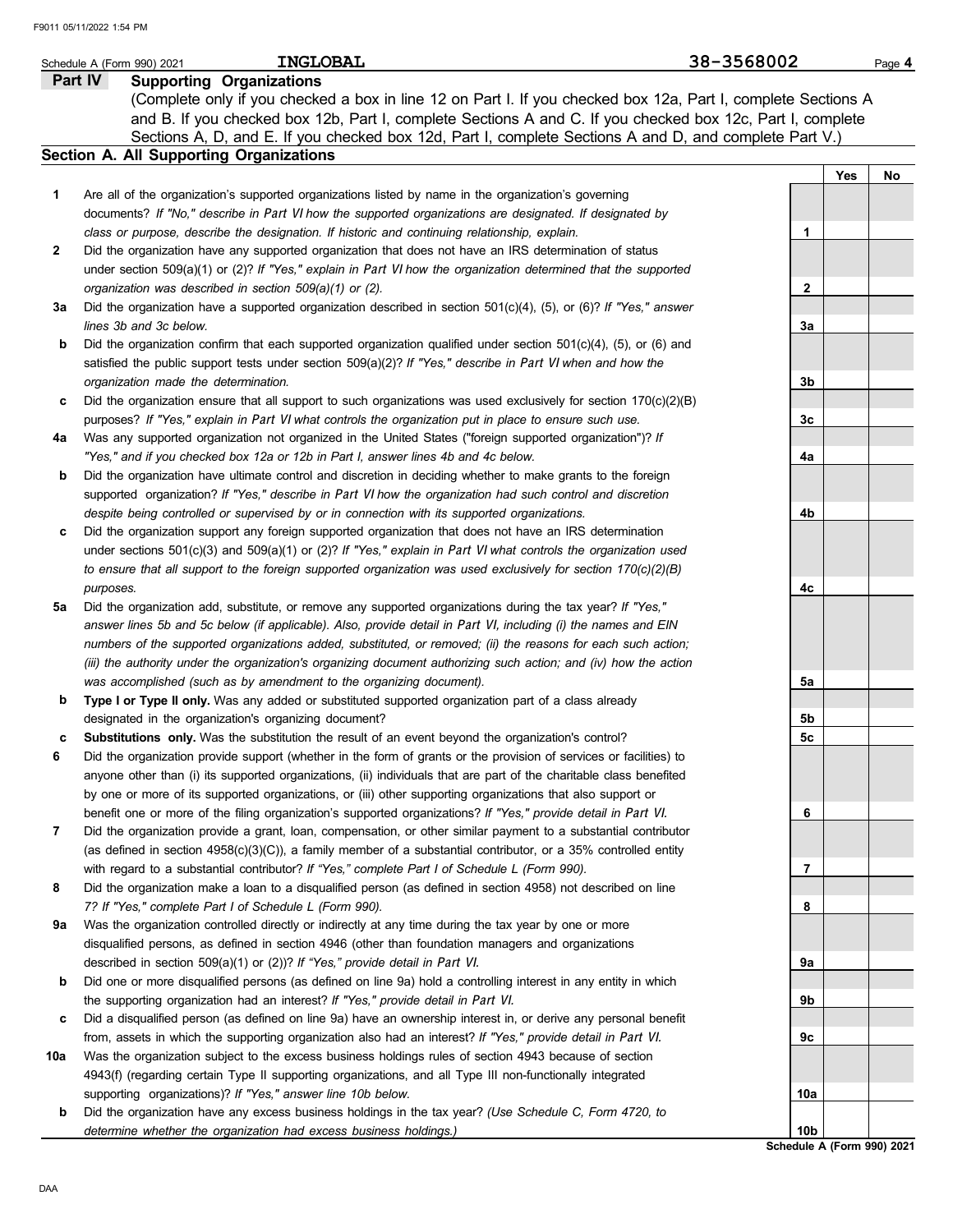|    | F9011 05/11/2022 1:54 PM                                                                                                          |                 |     |        |
|----|-----------------------------------------------------------------------------------------------------------------------------------|-----------------|-----|--------|
|    | <b>INGLOBAL</b><br>Schedule A (Form 990) 2021                                                                                     | 38-3568002      |     | Page 5 |
|    | Part IV<br><b>Supporting Organizations (continued)</b>                                                                            |                 |     |        |
|    |                                                                                                                                   |                 | Yes | No     |
| 11 | Has the organization accepted a gift or contribution from any of the following persons?                                           |                 |     |        |
|    | a A person who directly or indirectly controls, either alone or together with persons described on lines 11b and                  |                 |     |        |
|    | 11c below, the governing body of a supported organization?                                                                        | 11a             |     |        |
|    | <b>b</b> A family member of a person described on line 11a above?                                                                 | 11 <sub>b</sub> |     |        |
|    | c A 35% controlled entity of a person described on line 11a or 11b above? If "Yes" to line 11a, 11b, or 11c,                      |                 |     |        |
|    | provide detail in Part VI.                                                                                                        | 11c             |     |        |
|    | <b>Section B. Type I Supporting Organizations</b>                                                                                 |                 |     |        |
|    |                                                                                                                                   |                 | Yes | No     |
| 1  | Did the governing body, members of the governing body, officers acting in their official capacity, or membership of one or        |                 |     |        |
|    | more supported organizations have the power to regularly appoint or elect at least a majority of the organization's officers,     |                 |     |        |
|    | directors, or trustees at all times during the tax year? If "No," describe in Part VI how the supported organization(s)           |                 |     |        |
|    | effectively operated, supervised, or controlled the organization's activities. If the organization had more than one supported    |                 |     |        |
|    | organization, describe how the powers to appoint and/or remove officers, directors, or trustees were allocated among the          |                 |     |        |
|    | supported organizations and what conditions or restrictions, if any, applied to such powers during the tax year.                  | 1               |     |        |
| 2  | Did the organization operate for the benefit of any supported organization other than the supported                               |                 |     |        |
|    | organization(s) that operated, supervised, or controlled the supporting organization? If "Yes," explain in Part                   |                 |     |        |
|    |                                                                                                                                   |                 |     |        |
|    | VI how providing such benefit carried out the purposes of the supported organization(s) that operated,                            | $\overline{2}$  |     |        |
|    | supervised, or controlled the supporting organization.<br>Section C. Type II Supporting Organizations                             |                 |     |        |
|    |                                                                                                                                   |                 |     |        |
|    |                                                                                                                                   |                 | Yes | No     |
| 1  | Were a majority of the organization's directors or trustees during the tax year also a majority of the directors                  |                 |     |        |
|    | or trustees of each of the organization's supported organization(s)? If "No," describe in Part VI how control                     |                 |     |        |
|    | or management of the supporting organization was vested in the same persons that controlled or managed                            |                 |     |        |
|    | the supported organization(s).                                                                                                    | 1               |     |        |
|    | Section D. All Type III Supporting Organizations                                                                                  |                 |     |        |
|    |                                                                                                                                   |                 | Yes | No     |
| 1  | Did the organization provide to each of its supported organizations, by the last day of the fifth month of the                    |                 |     |        |
|    | organization's tax year, (i) a written notice describing the type and amount of support provided during the prior tax             |                 |     |        |
|    | year, (ii) a copy of the Form 990 that was most recently filed as of the date of notification, and (iii) copies of the            |                 |     |        |
|    | organization's governing documents in effect on the date of notification, to the extent not previously provided?                  | 1               |     |        |
| 2  | Were any of the organization's officers, directors, or trustees either (i) appointed or elected by the supported                  |                 |     |        |
|    | organization(s) or (ii) serving on the governing body of a supported organization? If "No," explain in Part VI how                |                 |     |        |
|    | the organization maintained a close and continuous working relationship with the supported organization(s).                       | 2               |     |        |
| 3  | By reason of the relationship described on line 2, above, did the organization's supported organizations have                     |                 |     |        |
|    | a significant voice in the organization's investment policies and in directing the use of the organization's                      |                 |     |        |
|    | income or assets at all times during the tax year? If "Yes," describe in Part VI the role the organization's                      |                 |     |        |
|    | supported organizations played in this regard.                                                                                    | 3               |     |        |
|    | Section E. Type III Functionally Integrated Supporting Organizations                                                              |                 |     |        |
| 1  | Check the box next to the method that the organization used to satisfy the Integral Part Test during the year (see instructions). |                 |     |        |
| а  | The organization satisfied the Activities Test. Complete line 2 below.                                                            |                 |     |        |
| b  | The organization is the parent of each of its supported organizations. Complete line 3 below.                                     |                 |     |        |
| с  | The organization supported a governmental entity. Describe in Part VI how you supported a governmental entity (see instructions). |                 |     |        |
| 2  | Activities Test. Answer lines 2a and 2b below.                                                                                    |                 | Yes | No     |
| а  | Did substantially all of the organization's activities during the tax year directly further the exempt purposes of                |                 |     |        |
|    |                                                                                                                                   |                 |     |        |

| a Did substantially all of the organization's activities during the tax year directly further the exempt purposes of |
|----------------------------------------------------------------------------------------------------------------------|
| the supported organization(s) to which the organization was responsive? If "Yes," then in Part VI identify           |
| those supported organizations and explain how these activities directly furthered their exempt purposes,             |
| how the organization was responsive to those supported organizations, and how the organization determined            |
| that these activities constituted substantially all of its activities.                                               |
| h Did the estimities described on line 20 above constitute estimities that but for the examination's                 |

| <b>b</b> Did the activities described on line 2a, above, constitute activities that, but for the organization's |
|-----------------------------------------------------------------------------------------------------------------|
| involvement, one or more of the organization's supported organization(s) would have been engaged in? If         |
| "Yes." explain in Part VI the reasons for the organization's position that its supported organization(s) would  |
| have engaged in these activities but for the organization's involvement.                                        |

|  | Parent of Supported Organizations. Answer lines 3a and 3b below. |  |  |  |
|--|------------------------------------------------------------------|--|--|--|
|  |                                                                  |  |  |  |

**a** Did the organization have the power to regularly appoint or elect a majority of the officers, directors, or trustees of each of the supported organizations? *If "Yes" or "No," provide details in* Part VI.

DAA **Schedule A (Form 990) 2021 b** Did the organization exercise a substantial degree of direction over the policies, programs, and activities of each of its supported organizations? *If "Yes," describe in* Part VI *the role played by the organization in this regard.*

**2a**

**2b**

**3a**

**3b**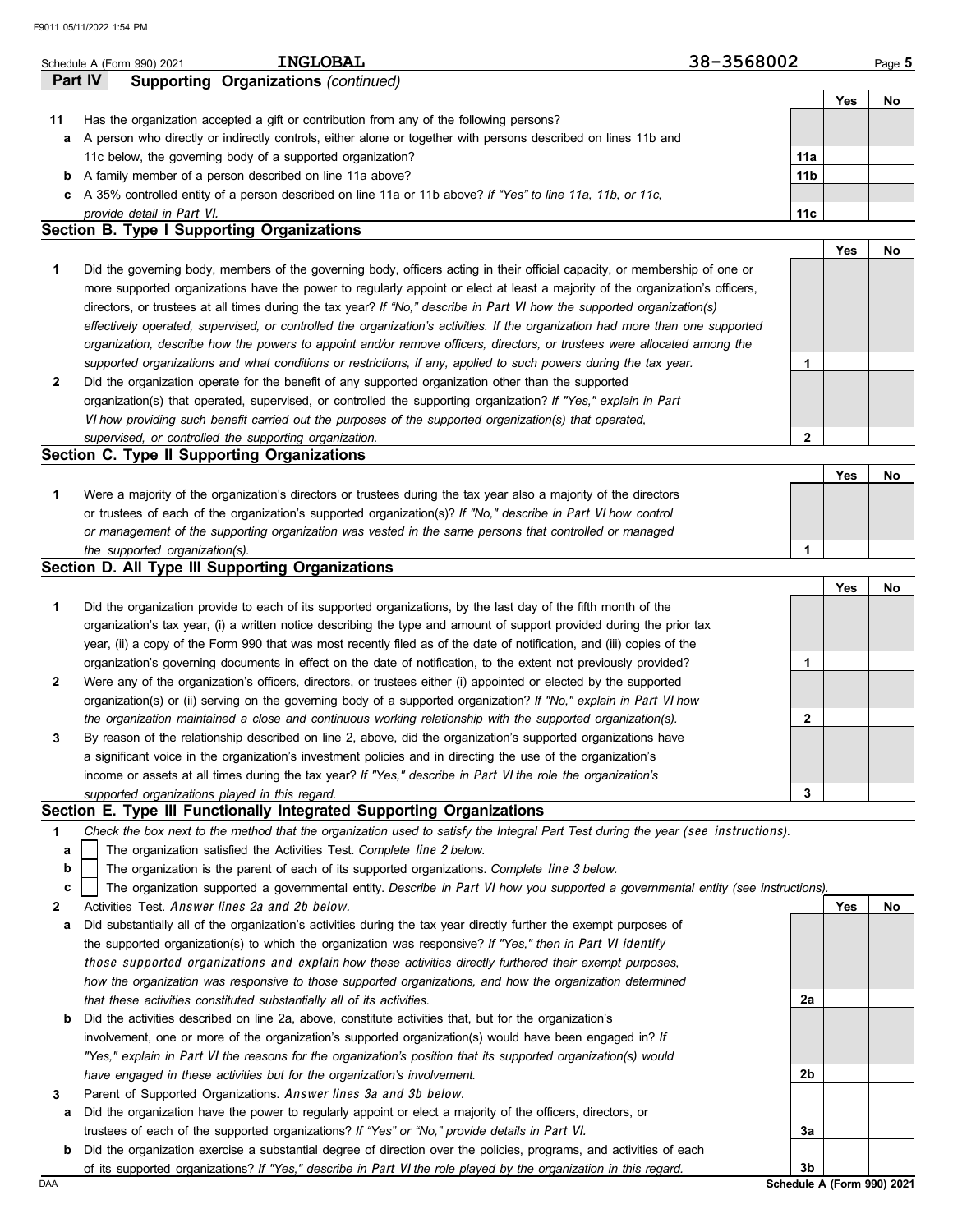| <b>INGLOBAL</b><br>Schedule A (Form 990) 2021                                                                                                    |                | 38-3568002     | Page 6                         |
|--------------------------------------------------------------------------------------------------------------------------------------------------|----------------|----------------|--------------------------------|
| <b>Part V</b><br>Type III Non-Functionally Integrated 509(a)(3) Supporting Organizations                                                         |                |                |                                |
| $\mathbf{1}$<br>Check here if the organization satisfied the Integral Part Test as a qualifying trust on Nov. 20, 1970 (explain in Part VI). See |                |                |                                |
| instructions. All other Type III non-functionally integrated supporting organizations must complete Sections A through E.                        |                |                |                                |
| Section A - Adjusted Net Income                                                                                                                  |                | (A) Prior Year | (B) Current Year<br>(optional) |
| Net short-term capital gain<br>1                                                                                                                 | 1              |                |                                |
| $\mathbf{2}$<br>Recoveries of prior-year distributions                                                                                           | 2              |                |                                |
| 3<br>Other gross income (see instructions)                                                                                                       | 3              |                |                                |
| Add lines 1 through 3.<br>4                                                                                                                      | 4              |                |                                |
| Depreciation and depletion<br>5                                                                                                                  | 5              |                |                                |
| Portion of operating expenses paid or incurred for production or collection<br>6                                                                 |                |                |                                |
| of gross income or for management, conservation, or maintenance of                                                                               |                |                |                                |
| property held for production of income (see instructions)                                                                                        | 6              |                |                                |
| $\mathbf{7}$<br>Other expenses (see instructions)                                                                                                | $\overline{7}$ |                |                                |
| Adjusted Net Income (subtract lines 5, 6, and 7 from line 4)<br>8                                                                                | 8              |                |                                |
| Section B - Minimum Asset Amount                                                                                                                 |                | (A) Prior Year | (B) Current Year<br>(optional) |
| Aggregate fair market value of all non-exempt-use assets (see<br>1.                                                                              |                |                |                                |
| instructions for short tax year or assets held for part of year):                                                                                |                |                |                                |
| a Average monthly value of securities                                                                                                            | 1a             |                |                                |
| <b>b</b> Average monthly cash balances                                                                                                           | 1b             |                |                                |
| c Fair market value of other non-exempt-use assets                                                                                               | 1c             |                |                                |
| d Total (add lines 1a, 1b, and 1c)                                                                                                               | 1d             |                |                                |
| e Discount claimed for blockage or other factors                                                                                                 |                |                |                                |
| (explain in detail in Part VI):                                                                                                                  |                |                |                                |
| 2 Acquisition indebtedness applicable to non-exempt-use assets                                                                                   | $\mathbf{2}$   |                |                                |
| Subtract line 2 from line 1d.<br>3                                                                                                               | 3              |                |                                |
| Cash deemed held for exempt use. Enter 0.015 of line 3 (for greater amount,<br>4                                                                 |                |                |                                |
| see instructions).                                                                                                                               | 4              |                |                                |
| Net value of non-exempt-use assets (subtract line 4 from line 3)<br>5                                                                            | 5              |                |                                |
| 6<br>Multiply line 5 by 0.035.                                                                                                                   | 6              |                |                                |
| 7<br>Recoveries of prior-year distributions                                                                                                      | $\overline{7}$ |                |                                |
| Minimum Asset Amount (add line 7 to line 6)<br>8                                                                                                 | 8              |                |                                |
| Section C - Distributable Amount                                                                                                                 |                |                | Current Year                   |
| Adjusted net income for prior year (from Section A, line 8, column A)<br>1.                                                                      | 1              |                |                                |
| Enter 0.85 of line 1.<br>2                                                                                                                       | $\mathbf{2}$   |                |                                |
| Minimum asset amount for prior year (from Section B, line 8, column A)<br>3                                                                      | 3              |                |                                |
| 4<br>Enter greater of line 2 or line 3.                                                                                                          | 4              |                |                                |
| 5<br>Income tax imposed in prior year                                                                                                            | 5              |                |                                |
| Distributable Amount. Subtract line 5 from line 4, unless subject to<br>6                                                                        |                |                |                                |
| emergency temporary reduction (see instructions).                                                                                                | 6              |                |                                |
| $\overline{7}$<br>Check here if the current year is the organization's first as a non-functionally integrated Type III supporting organization   |                |                |                                |

(see instructions).

**Schedule A (Form 990) 2021**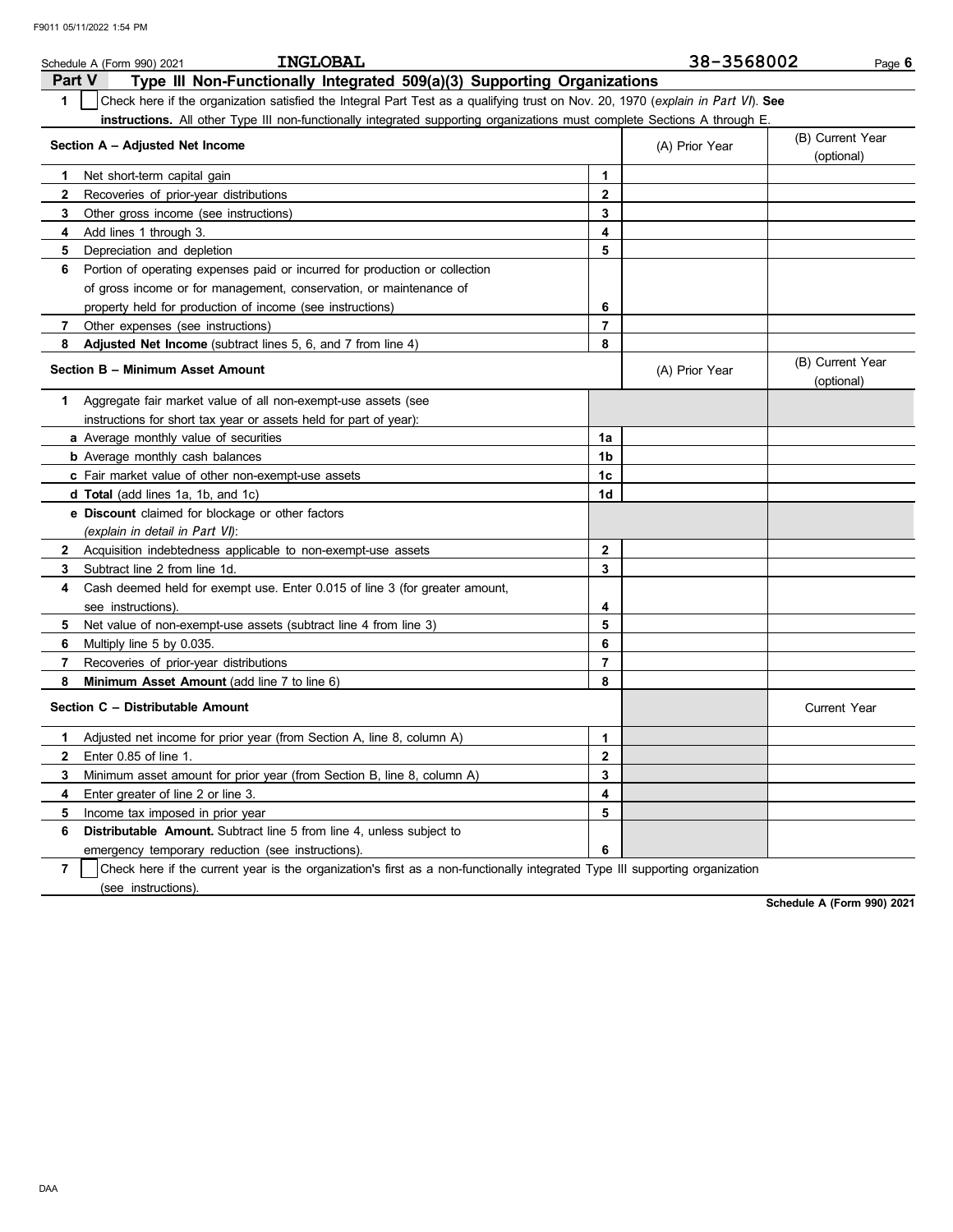|                | <b>INGLOBAL</b><br>Schedule A (Form 990) 2021                                                 |                                    | 38-3568002                                    | Page 7                                           |  |  |  |  |
|----------------|-----------------------------------------------------------------------------------------------|------------------------------------|-----------------------------------------------|--------------------------------------------------|--|--|--|--|
| Part V         | Type III Non-Functionally Integrated 509(a)(3) Supporting Organizations (continued)           |                                    |                                               |                                                  |  |  |  |  |
|                | Section D - Distributions                                                                     |                                    |                                               | <b>Current Year</b>                              |  |  |  |  |
| 1              | Amounts paid to supported organizations to accomplish exempt purposes                         |                                    |                                               |                                                  |  |  |  |  |
| $\mathbf{2}$   | Amounts paid to perform activity that directly furthers exempt purposes of supported          |                                    |                                               |                                                  |  |  |  |  |
|                | organizations, in excess of income from activity                                              |                                    |                                               |                                                  |  |  |  |  |
| 3              | Administrative expenses paid to accomplish exempt purposes of supported organizations         |                                    |                                               |                                                  |  |  |  |  |
| 4              | Amounts paid to acquire exempt-use assets                                                     |                                    |                                               |                                                  |  |  |  |  |
| 5              | Qualified set-aside amounts (prior IRS approval required— <i>provide details in Part VI</i> ) |                                    |                                               |                                                  |  |  |  |  |
| 6              | Other distributions (describe in Part VI). See instructions.                                  |                                    |                                               |                                                  |  |  |  |  |
| 7              | Total annual distributions. Add lines 1 through 6.                                            |                                    |                                               |                                                  |  |  |  |  |
| 8              | Distributions to attentive supported organizations to which the organization is responsive    |                                    |                                               |                                                  |  |  |  |  |
|                | ( <i>provide details in Part VI</i> ). See instructions.                                      |                                    |                                               |                                                  |  |  |  |  |
| 9              | Distributable amount for 2021 from Section C, line 6                                          |                                    |                                               |                                                  |  |  |  |  |
| 10             | Line 8 amount divided by line 9 amount                                                        |                                    |                                               |                                                  |  |  |  |  |
|                | <b>Section E - Distribution Allocations (see instructions)</b>                                | (i)<br><b>Excess Distributions</b> | (ii)<br><b>Underdistributions</b><br>Pre-2021 | (iii)<br><b>Distributable</b><br>Amount for 2021 |  |  |  |  |
| 1              | Distributable amount for 2021 from Section C, line 6                                          |                                    |                                               |                                                  |  |  |  |  |
| $\mathbf{2}$   | Underdistributions, if any, for years prior to 2021                                           |                                    |                                               |                                                  |  |  |  |  |
|                | (reasonable cause required-explain in Part VI). See                                           |                                    |                                               |                                                  |  |  |  |  |
|                | instructions.                                                                                 |                                    |                                               |                                                  |  |  |  |  |
| 3              | Excess distributions carryover, if any, to 2021                                               |                                    |                                               |                                                  |  |  |  |  |
|                |                                                                                               |                                    |                                               |                                                  |  |  |  |  |
|                |                                                                                               |                                    |                                               |                                                  |  |  |  |  |
|                |                                                                                               |                                    |                                               |                                                  |  |  |  |  |
|                |                                                                                               |                                    |                                               |                                                  |  |  |  |  |
|                | e From 2020                                                                                   |                                    |                                               |                                                  |  |  |  |  |
|                | f Total of lines 3a through 3e                                                                |                                    |                                               |                                                  |  |  |  |  |
|                | g Applied to underdistributions of prior years                                                |                                    |                                               |                                                  |  |  |  |  |
|                | h Applied to 2021 distributable amount                                                        |                                    |                                               |                                                  |  |  |  |  |
|                | Carryover from 2016 not applied (see instructions)                                            |                                    |                                               |                                                  |  |  |  |  |
|                | Remainder. Subtract lines 3g, 3h, and 3i from line 3f.                                        |                                    |                                               |                                                  |  |  |  |  |
| 4              | Distributions for 2021 from                                                                   |                                    |                                               |                                                  |  |  |  |  |
|                | \$<br>Section D, line 7:                                                                      |                                    |                                               |                                                  |  |  |  |  |
|                | a Applied to underdistributions of prior years                                                |                                    |                                               |                                                  |  |  |  |  |
|                | <b>b</b> Applied to 2021 distributable amount                                                 |                                    |                                               |                                                  |  |  |  |  |
|                | c Remainder. Subtract lines 4a and 4b from line 4.                                            |                                    |                                               |                                                  |  |  |  |  |
| 5              | Remaining underdistributions for years prior to 2021, if                                      |                                    |                                               |                                                  |  |  |  |  |
|                | any. Subtract lines 3g and 4a from line 2. For result                                         |                                    |                                               |                                                  |  |  |  |  |
|                | greater than zero, explain in Part VI. See instructions.                                      |                                    |                                               |                                                  |  |  |  |  |
| 6              | Remaining underdistributions for 2021 Subtract lines 3h                                       |                                    |                                               |                                                  |  |  |  |  |
|                | and 4b from line 1. For result greater than zero, explain in                                  |                                    |                                               |                                                  |  |  |  |  |
|                | Part VI. See instructions.                                                                    |                                    |                                               |                                                  |  |  |  |  |
| $\overline{7}$ | Excess distributions carryover to 2022. Add lines 3j                                          |                                    |                                               |                                                  |  |  |  |  |
|                | and 4c.                                                                                       |                                    |                                               |                                                  |  |  |  |  |
| 8              | Breakdown of line 7:                                                                          |                                    |                                               |                                                  |  |  |  |  |
|                | <b>a</b> Excess from 2017                                                                     |                                    |                                               |                                                  |  |  |  |  |
|                |                                                                                               |                                    |                                               |                                                  |  |  |  |  |
|                |                                                                                               |                                    |                                               |                                                  |  |  |  |  |
|                | d Excess from 2020                                                                            |                                    |                                               |                                                  |  |  |  |  |
|                | e Excess from 2021                                                                            |                                    |                                               |                                                  |  |  |  |  |

**Schedule A (Form 990) 2021**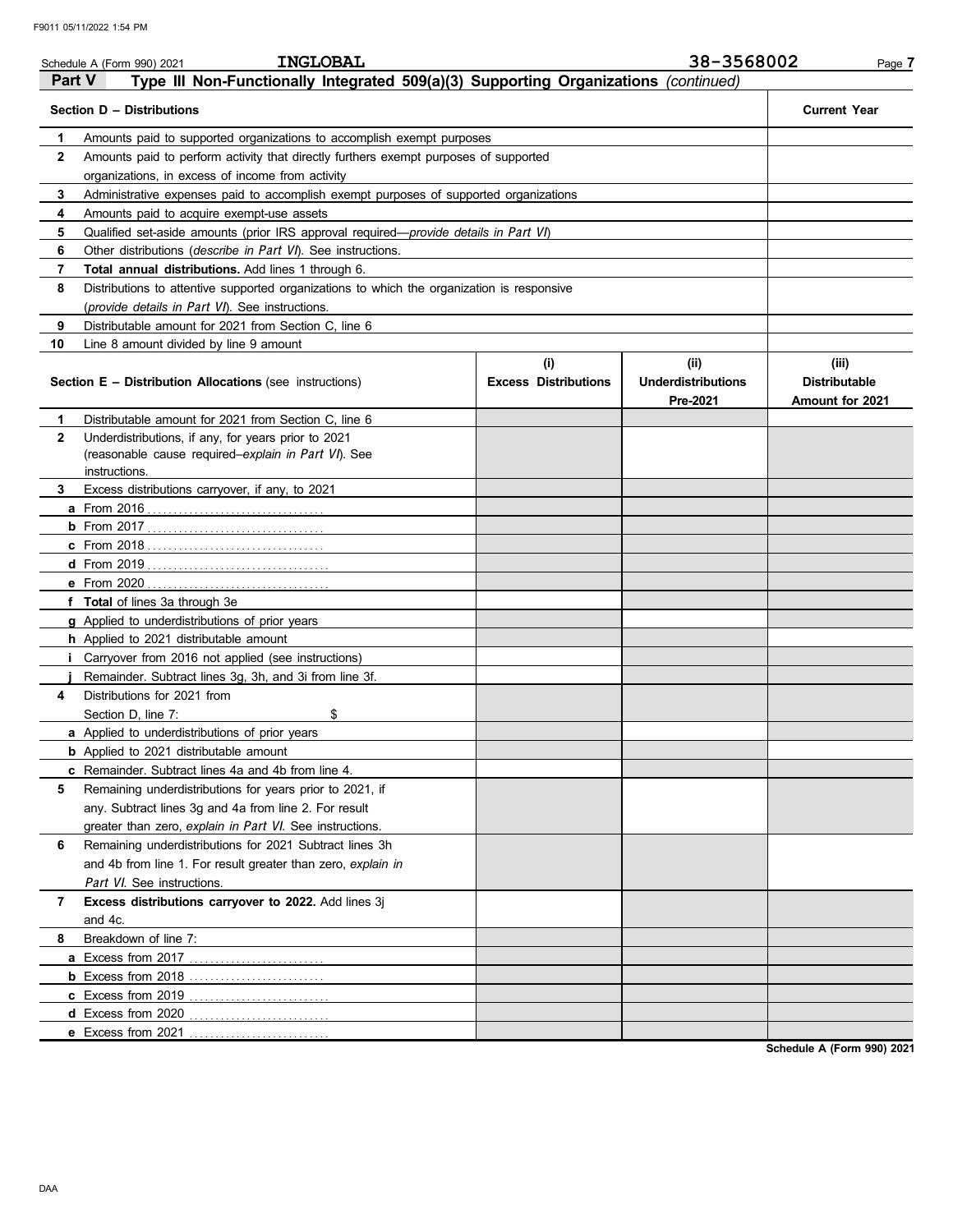| Schedule A (Form 990) 2021 | <b>INGLOBAL</b>                                                                                |  | 38-3568002                                                                                                                                                                                                                                                                                                                                                                                                                                                                                | Page 8 |
|----------------------------|------------------------------------------------------------------------------------------------|--|-------------------------------------------------------------------------------------------------------------------------------------------------------------------------------------------------------------------------------------------------------------------------------------------------------------------------------------------------------------------------------------------------------------------------------------------------------------------------------------------|--------|
| Part VI                    | lines 2, 5, and 6. Also complete this part for any additional information. (See instructions.) |  | Supplemental Information. Provide the explanations required by Part II, line 10; Part II, line 17a or 17b; Part<br>III, line 12; Part IV, Section A, lines 1, 2, 3b, 3c, 4b, 4c, 5a, 6, 9a, 9b, 9c, 11a, 11b, and 11c; Part IV, Section<br>B, lines 1 and 2; Part IV, Section C, line 1; Part IV, Section D, lines 2 and 3; Part IV, Section E, lines 1c, 2a, 2b,<br>3a, and 3b; Part V, line 1; Part V, Section B, line 1e; Part V, Section D, lines 5, 6, and 8; and Part V, Section E, |        |
|                            |                                                                                                |  |                                                                                                                                                                                                                                                                                                                                                                                                                                                                                           |        |
|                            |                                                                                                |  |                                                                                                                                                                                                                                                                                                                                                                                                                                                                                           |        |
|                            |                                                                                                |  |                                                                                                                                                                                                                                                                                                                                                                                                                                                                                           |        |
|                            |                                                                                                |  |                                                                                                                                                                                                                                                                                                                                                                                                                                                                                           |        |
|                            |                                                                                                |  |                                                                                                                                                                                                                                                                                                                                                                                                                                                                                           |        |
|                            |                                                                                                |  |                                                                                                                                                                                                                                                                                                                                                                                                                                                                                           |        |
|                            |                                                                                                |  |                                                                                                                                                                                                                                                                                                                                                                                                                                                                                           |        |
|                            |                                                                                                |  |                                                                                                                                                                                                                                                                                                                                                                                                                                                                                           |        |
|                            |                                                                                                |  |                                                                                                                                                                                                                                                                                                                                                                                                                                                                                           |        |
|                            |                                                                                                |  |                                                                                                                                                                                                                                                                                                                                                                                                                                                                                           |        |
|                            |                                                                                                |  |                                                                                                                                                                                                                                                                                                                                                                                                                                                                                           |        |
|                            |                                                                                                |  |                                                                                                                                                                                                                                                                                                                                                                                                                                                                                           |        |
|                            |                                                                                                |  |                                                                                                                                                                                                                                                                                                                                                                                                                                                                                           |        |
|                            |                                                                                                |  |                                                                                                                                                                                                                                                                                                                                                                                                                                                                                           |        |
|                            |                                                                                                |  |                                                                                                                                                                                                                                                                                                                                                                                                                                                                                           |        |
|                            |                                                                                                |  |                                                                                                                                                                                                                                                                                                                                                                                                                                                                                           |        |
|                            |                                                                                                |  |                                                                                                                                                                                                                                                                                                                                                                                                                                                                                           |        |
|                            |                                                                                                |  |                                                                                                                                                                                                                                                                                                                                                                                                                                                                                           |        |
|                            |                                                                                                |  |                                                                                                                                                                                                                                                                                                                                                                                                                                                                                           |        |
|                            |                                                                                                |  |                                                                                                                                                                                                                                                                                                                                                                                                                                                                                           |        |
|                            |                                                                                                |  |                                                                                                                                                                                                                                                                                                                                                                                                                                                                                           |        |
|                            |                                                                                                |  |                                                                                                                                                                                                                                                                                                                                                                                                                                                                                           |        |
|                            |                                                                                                |  |                                                                                                                                                                                                                                                                                                                                                                                                                                                                                           |        |
|                            |                                                                                                |  |                                                                                                                                                                                                                                                                                                                                                                                                                                                                                           |        |
|                            |                                                                                                |  |                                                                                                                                                                                                                                                                                                                                                                                                                                                                                           |        |
|                            |                                                                                                |  |                                                                                                                                                                                                                                                                                                                                                                                                                                                                                           |        |
|                            |                                                                                                |  |                                                                                                                                                                                                                                                                                                                                                                                                                                                                                           |        |
|                            |                                                                                                |  |                                                                                                                                                                                                                                                                                                                                                                                                                                                                                           |        |
|                            |                                                                                                |  |                                                                                                                                                                                                                                                                                                                                                                                                                                                                                           |        |
|                            |                                                                                                |  |                                                                                                                                                                                                                                                                                                                                                                                                                                                                                           |        |
|                            |                                                                                                |  |                                                                                                                                                                                                                                                                                                                                                                                                                                                                                           |        |
|                            |                                                                                                |  |                                                                                                                                                                                                                                                                                                                                                                                                                                                                                           |        |
|                            |                                                                                                |  |                                                                                                                                                                                                                                                                                                                                                                                                                                                                                           |        |
|                            |                                                                                                |  |                                                                                                                                                                                                                                                                                                                                                                                                                                                                                           |        |
|                            |                                                                                                |  |                                                                                                                                                                                                                                                                                                                                                                                                                                                                                           |        |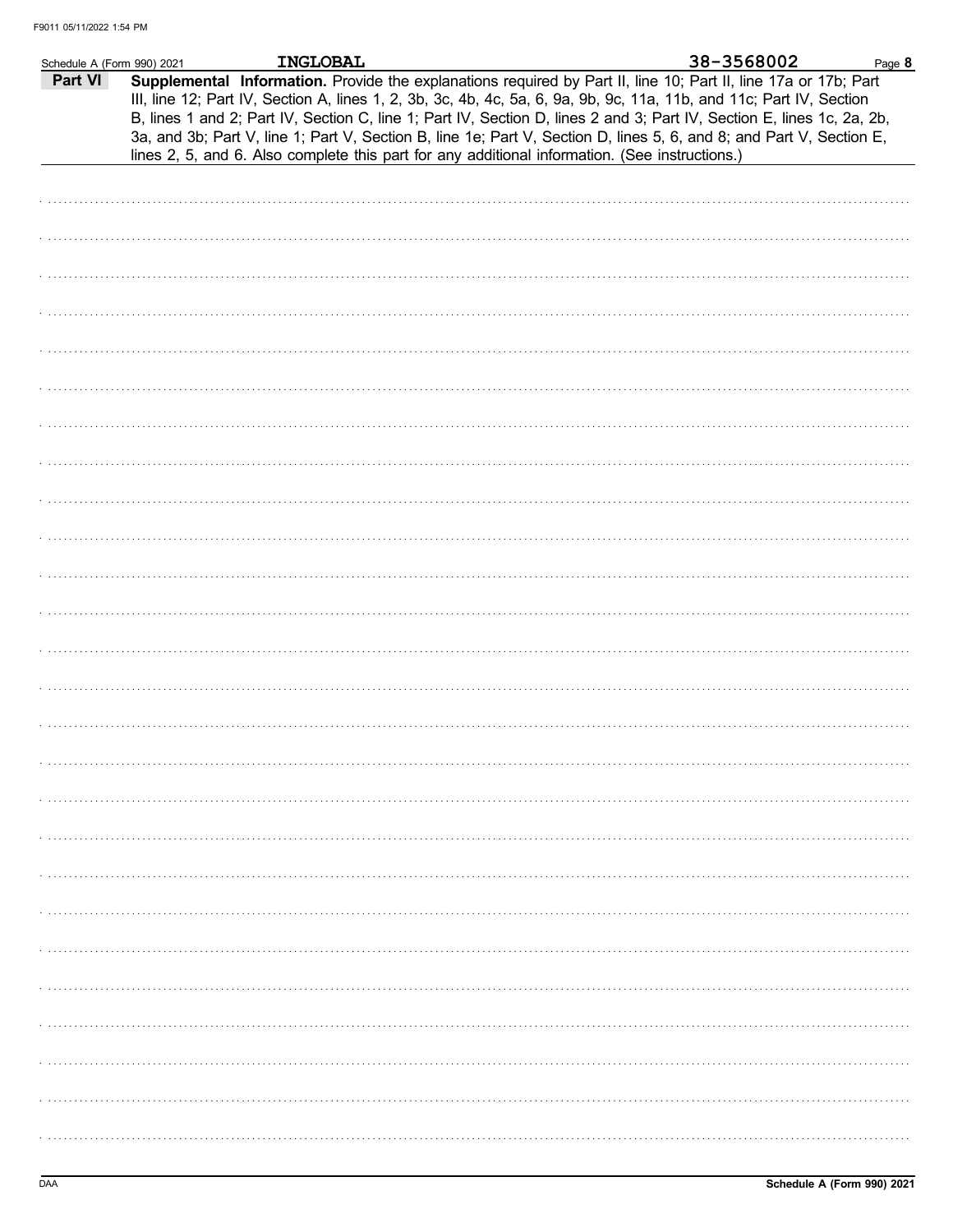| <b>SCHEDULE O</b>                                                                                             |                                                                                                                                                                                                                                | OMB No. 1545-0047 |                            |            |                                              |
|---------------------------------------------------------------------------------------------------------------|--------------------------------------------------------------------------------------------------------------------------------------------------------------------------------------------------------------------------------|-------------------|----------------------------|------------|----------------------------------------------|
| (Form 990)                                                                                                    | Supplemental Information to Form 990 or 990-EZ<br>Complete to provide information for responses to specific questions on<br>Form 990 or 990-EZ or to provide any additional information.<br>Attach to Form 990 or Form 990-EZ. |                   |                            |            |                                              |
| Department of the Treasury                                                                                    |                                                                                                                                                                                                                                |                   |                            |            |                                              |
| Internal Revenue Service<br>Go to www.irs.gov/Form990 for the latest information.<br>Name of the organization |                                                                                                                                                                                                                                |                   |                            |            | Inspection<br>Employer identification number |
| <b>INGLOBAL</b>                                                                                               |                                                                                                                                                                                                                                |                   |                            | 38-3568002 |                                              |
|                                                                                                               | Form 990-EZ, Part I, Line 16 - Other Expenses                                                                                                                                                                                  |                   |                            |            |                                              |
| Description                                                                                                   |                                                                                                                                                                                                                                |                   | Amount                     |            |                                              |
| <b>Expenses</b>                                                                                               |                                                                                                                                                                                                                                |                   |                            |            |                                              |
| Conferences/Meetings                                                                                          |                                                                                                                                                                                                                                | \$                | 71                         |            |                                              |
| Insurance                                                                                                     |                                                                                                                                                                                                                                | \$                | 1,167                      |            |                                              |
|                                                                                                               |                                                                                                                                                                                                                                |                   |                            |            |                                              |
| <b>ADMINISTRATIVE</b>                                                                                         | <b>EXPENSES</b>                                                                                                                                                                                                                | \$                | 635                        |            |                                              |
| MATERIALS & RESEARCH                                                                                          |                                                                                                                                                                                                                                | \$                | 103                        |            |                                              |
| <b>MEALS</b>                                                                                                  |                                                                                                                                                                                                                                | \$                | 98                         |            |                                              |
| <b>PARKING</b>                                                                                                |                                                                                                                                                                                                                                | \$                | 25                         |            |                                              |
| <b>SHIPPING</b>                                                                                               |                                                                                                                                                                                                                                | \$                | 912                        |            |                                              |
| TAXES & LICENSES                                                                                              |                                                                                                                                                                                                                                | \$                | 20                         |            |                                              |
|                                                                                                               | Non-investment Depreciation                                                                                                                                                                                                    | \$                | 774                        |            |                                              |
|                                                                                                               |                                                                                                                                                                                                                                | Total \$          | 3,805                      |            |                                              |
|                                                                                                               |                                                                                                                                                                                                                                |                   |                            |            |                                              |
|                                                                                                               | Form 990-EZ, Part II, Line 24 - Other Assets                                                                                                                                                                                   |                   |                            |            |                                              |
|                                                                                                               | Description Beg. of Year End of Year                                                                                                                                                                                           |                   |                            |            |                                              |
|                                                                                                               | COMPUTER EQUIPMENT $$3,867$ \$ 3,867 3.867                                                                                                                                                                                     |                   |                            |            |                                              |
|                                                                                                               |                                                                                                                                                                                                                                |                   |                            |            |                                              |
|                                                                                                               | Less Accumulated Depreciation \$ 1,418 \$ 2,192                                                                                                                                                                                |                   |                            |            |                                              |
|                                                                                                               |                                                                                                                                                                                                                                |                   | $Total \t5$ 2,449 \$ 1,675 |            |                                              |
|                                                                                                               |                                                                                                                                                                                                                                |                   |                            |            |                                              |
|                                                                                                               | Form 990-EZ, Part III - Primary Exempt Purpose                                                                                                                                                                                 |                   |                            |            |                                              |
|                                                                                                               | INGLOBAL IS A NON-PROFIT ORGANIZATION DEDICATED TO SUPPORTING INITIATIVES                                                                                                                                                      |                   |                            |            |                                              |
|                                                                                                               | THAT INTEGRATE TECHNOLOGY FOR EDUCATIONAL AND PRO-SOCIAL PURPOSES. IN                                                                                                                                                          |                   |                            |            |                                              |
|                                                                                                               | PARTICULAR, INGLOBAL AIMS TO SERVE AS A FOCAL POINT FOR INNOVATION HAVING                                                                                                                                                      |                   |                            |            |                                              |
|                                                                                                               | TO DO WITH CROSS-CULTURAL OR GLOBAL UNDERSTANDING, PARTICIPATORY LEARNING,                                                                                                                                                     |                   |                            |            |                                              |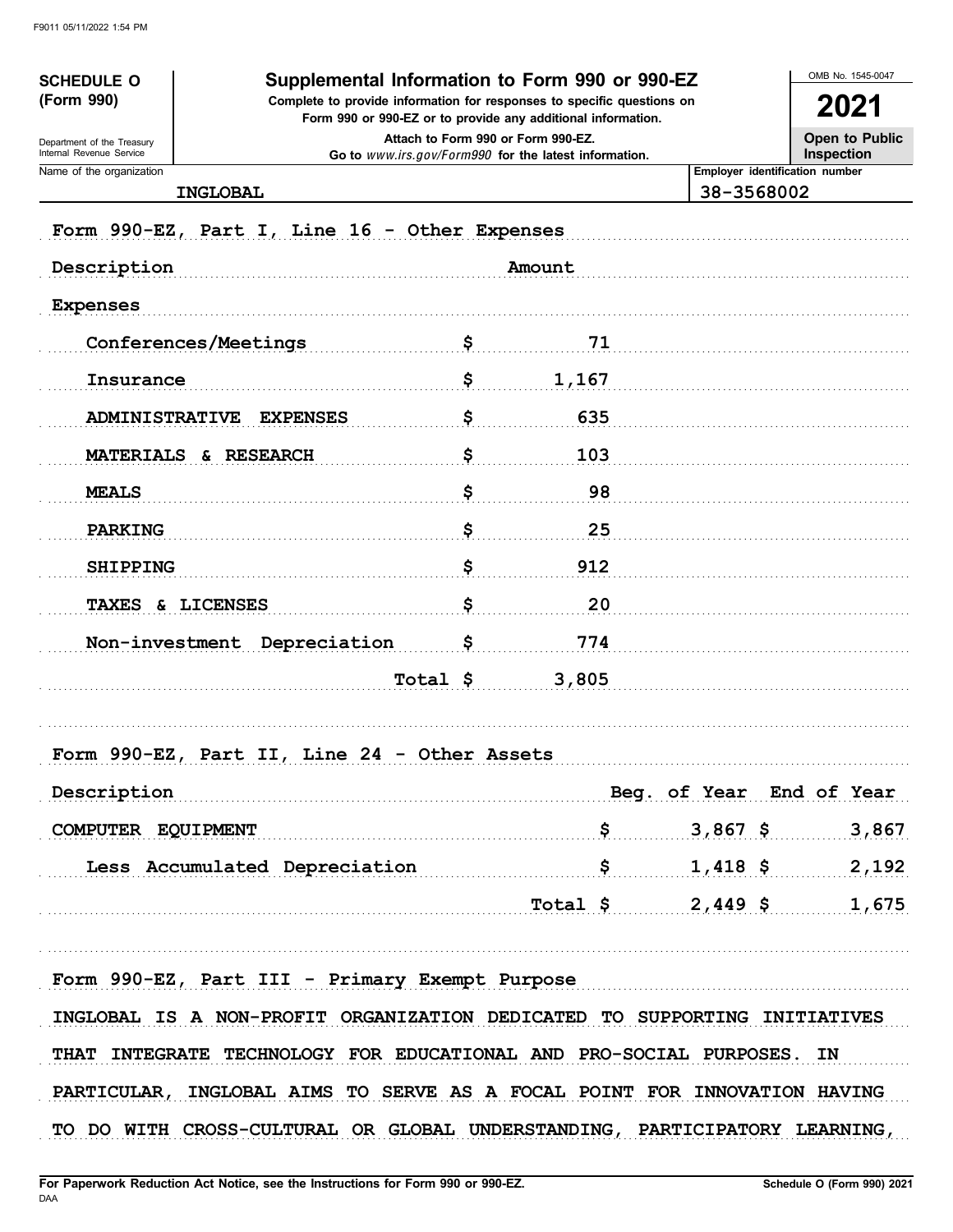| Schedule O (Form 990) 2021                                                                 | Page 2                                       |
|--------------------------------------------------------------------------------------------|----------------------------------------------|
| Name of the organization<br><b>INGLOBAL</b>                                                | Employer identification number<br>38-3568002 |
| EVIDENCE-BASED DECISION-MAKING<br>CIVIC ENGAGEMENT,<br><b>AND</b>                          | HUMAN DEVELOPMENT.                           |
| Form 990-EZ, Part III, Line 29 - Second Accomplishment                                     |                                              |
| INCLUDING:<br><b>EDUCATIONAL</b><br>PROGRAM DEVELOPMENT,                                   |                                              |
| THE PROVIDER EMPOWERMENT PROGRAM, A PROJECT TO SUPPORT FAMILY,<br>(PEP)                    |                                              |
| AND NEIGHBOR CHILD CARE PROVIDERS IN FLINT, MICHIGAN.<br><b>FRIEND,</b>                    |                                              |
| (UPF)<br>"UNITED PEOPLE OF FAITH", A PILOT OF A MULTI-SCHOOL PROGRAM FOR                   |                                              |
| INTER-FAITH UNDERSTANDING THROUGH DESIGN, GENEROUSLY FUNDED BY<br><b>CULTIVATING</b>       |                                              |
| THE COVENANT FOUNDATION.                                                                   |                                              |
| DESIGN PROCESS COACHING AND CONSULTING                                                     |                                              |
| A TWO-YEAR ENGAGEMENT WITH THE BOARD OF LEARNING FORWARD MICHIGAN,<br>(LFM)                |                                              |
| <b>USING</b>                                                                               |                                              |
| A DESIGN MINDSET APPROACH TO FACILITATE THE DEVELOPMENT OF PROTOTYPE TOOLS                 |                                              |
| PROGRAMS<br><b>SUPPORT</b><br>EDUCATOR PROFESSIONAL LEARNING.<br><b>AND</b><br><b>THAT</b> |                                              |
| THE MANDEL TEACHER EDUCATOR INSTITUTE, A LEARNING COMMUNITY FOR<br>(MTEI)                  |                                              |
| JEWISH PAROCHIAL SCHOOL EDUCATORS.                                                         |                                              |
| Form 990-EZ, Part III, Line 30 - Third Accomplishment                                      |                                              |
| - WORKSHOPS AND EVENTS FOR INSTITUTIONS LIKE THE UNIVERSITY OF MICHIGAN                    |                                              |
| SCHOOL OF EDUCATION, SAGINAW VALLEY STATE UNIVERSITY, UNIVERSITY LIGGETT                   |                                              |
| SCHOOL, EASTERN MICHIGAN UNIVERSITY, GLENBARD (IL) DISTRICT 87                             |                                              |
| - WEB DESIGN FOR THE PROVIDER EMPOWERMENT PROGRAM AND PROJECTS AT THE                      |                                              |
| UNIVERSITY OF MICHIGAN AND EASTERN MICHIGAN UNIVERSITY                                     |                                              |
| Form 990-EZ, Part III, Line 31 - All Other Accomplishment                                  |                                              |
| - COURSE DEVELOPMENT: INCLUDING AN INTRODUCTION TO SOCIAL AND EMOTIONAL                    |                                              |
| LEARNING ONLINE MINI-COURSE FOR EASTERN MICHIGAN UNIVERSITY BRIGHT FUTURES.                |                                              |

Page 1 of 2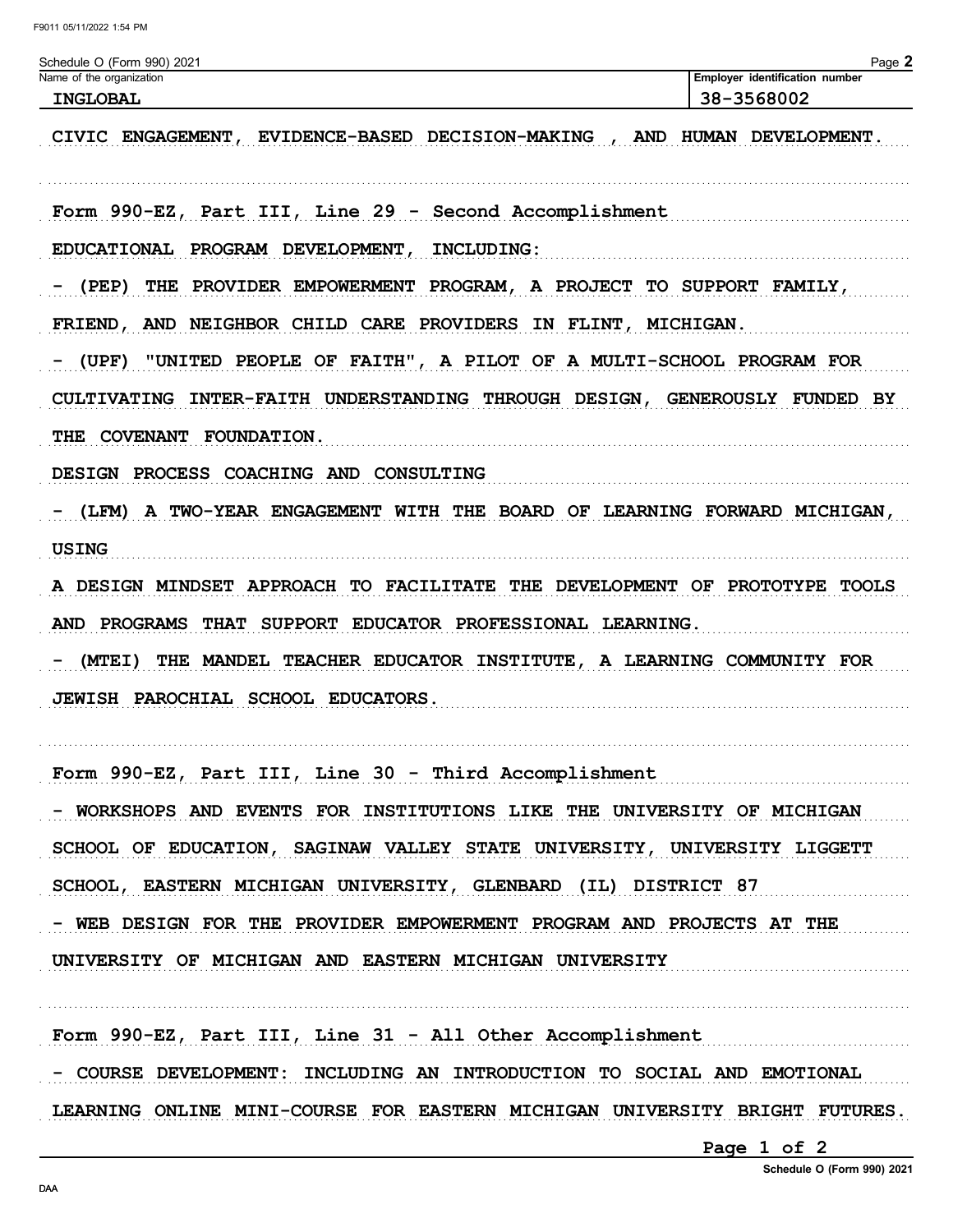| Schedule O (Form 990) 2021                                                | Page 2                         |
|---------------------------------------------------------------------------|--------------------------------|
| Name of the organization                                                  | Employer identification number |
| INGLOBAL                                                                  | 38-3568002                     |
| - AN ENGAGEMENT WITH THE ARAB-AMERICAN NATIONAL MUSEUM TO REDESIGN PARTS  |                                |
| OF THEIR EXHIBITS WITH YOUNG LEARNERS IN MIND.                            |                                |
| - AN ENGAGEMENT WITH WAYNE STATE UNIVERSITY TO DEVELOP ONLINE LEARNING    |                                |
| MODULES FOR INFANT-TODDLER COURT TEAMS.                                   |                                |
| Form 990-EZ, Part V - Personal Benefit Contract                           |                                |
| THE ORGANIZATION DID NOT, DURING THE YEAR, RECEIVE ANY FUNDS, DIRECTLY OR |                                |
| INDIRECTLY, TO PAY PREMIUMS ON A PERSONAL BENEFIT CONTRACT.               |                                |
| THE ORGANIZATION DID NOT, DURING THE YEAR, PAY ANY PREMIUMS, DIRECTLY OR  |                                |
| INDIRECTLY, ON A PERSONAL BENEFIT CONTRACT.                               |                                |
|                                                                           |                                |
|                                                                           |                                |
|                                                                           |                                |
|                                                                           |                                |
|                                                                           |                                |
|                                                                           |                                |
|                                                                           |                                |
|                                                                           |                                |
|                                                                           |                                |
|                                                                           |                                |
|                                                                           |                                |
|                                                                           |                                |
|                                                                           |                                |
|                                                                           |                                |
|                                                                           |                                |
|                                                                           |                                |
|                                                                           |                                |
|                                                                           |                                |

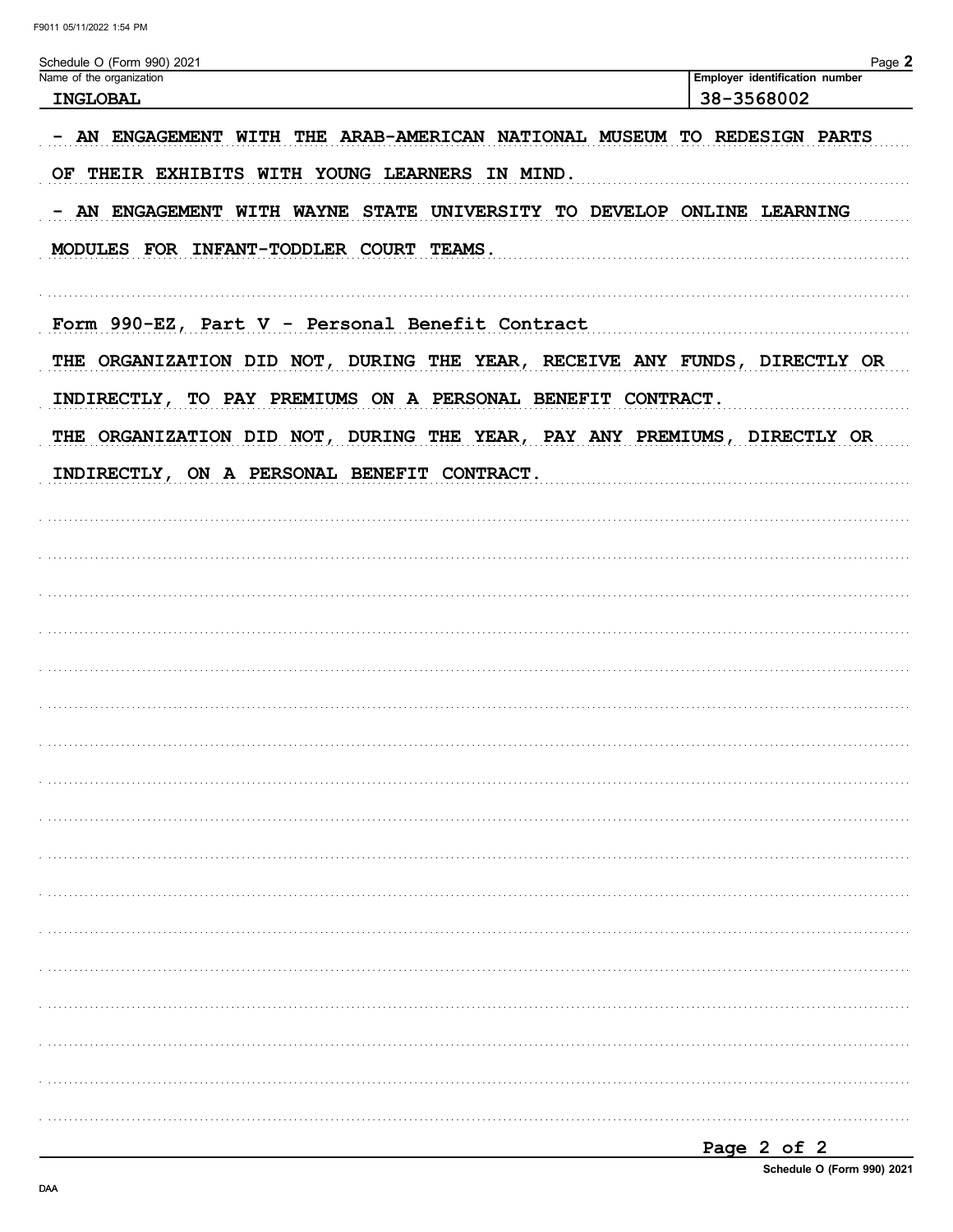Form 4562

**e d c b 19a**

**18**

**14**

**6**

| 4562                | Depreciation and Amortization                                                                                 | OMB No. 1545-0 |
|---------------------|---------------------------------------------------------------------------------------------------------------|----------------|
|                     | (Including Information on Listed Property)                                                                    | 2021           |
| ent of the Treasury | Attach to your tax return.                                                                                    |                |
|                     | A colorado de calledad (Fennand Fennand al colorado de la colorado de la colorado de la france de la colorado | Attachment     |

OMB No. 1545-0172

**(a)** Classification of property **(b)** Month and year **(c)** Basis for depreciation **(d)** Recovery **(e)** Convention **(f)** Method **(g)** Depreciation deduction **(a)** Classification of property **(b)** Depreciation deduction **(a** during the tax year. See instructions . . . . . . . . . . . . . . . . . . . . . . . . . . . . . . . . . . . . . . . . . . . . . . . . . . . . . . . . . . . . . . . . . . . . . . . . . . . . . . . . . . . . . **Identifying number** Department of the Treasury (99)<br>
Internal Revenue Service (99) **Go to** *WWW.irs.gov/Form4562* for instructions and the latest information. vonth and year (c) Basis for depreciation<br>
placed in (business/investment use<br>
service only–see instructions) period Special depreciation allowance for qualified property (other than listed property) placed in service **(a)** Description of property **(b)** Cost (business use only) **(c)** Elected cost Dollar limitation for tax year. Subtract line 4 from line 1. If zero or less, enter -0-. If married filing separately, see instructions . . . . . . . . . . . **5 5** Business or activity to which this form relates Name(s) shown on return 15-year property 10-year property 7-year property 5-year property 3-year property If you are electing to group any assets placed in service during the tax year into one or more general asset accounts, check here MACRS deductions for assets placed in service in tax years beginning before 2021 . . . . . . . . . . . . . . . . . . . . . . . . . . . . . . . . . . . . **17 17** Other depreciation (including ACRS) . . . . . . . . . . . . . . . . . . . . . . . . . . . . . . . . . . . . . . . . . . . . . . . . . . . . . . . . . . . . . . . . . . . . . . . . . . . . . . . . . . . . . **16 16** Property subject to section 168(f)(1) election . . . . . . . . . . . . . . . . . . . . . . . . . . . . . . . . . . . . . . . . . . . . . . . . . . . . . . . . . . . . . . . . . . . . . . . . . . . . **15 15** 13 Carryover of disallowed deduction to 2022. Add lines 9 and 10, less line 12 . . . . . . . . . . . . 13 Section 179 expense deduction. Add lines 9 and 10, but don't enter more than line 11 . . . . . . . . . . . . . . . . . . . . . . . . . . . . . . . . . **12 12 11** Business income limitation. Enter the smaller of business income (not less than zero) or line 5. See instructions ...... 11 Carryover of disallowed deduction from line 13 of your 2020 Form 4562 . . . . . . . . . . . . . . . . . . . . . . . . . . . . . . . . . . . . . . . . . . . . . . . . **10 10** Tentative deduction. Enter the **smaller** of line 5 or line 8 . . . . . . . . . . . . . . . . . . . . . . . . . . . . . . . . . . . . . . . . . . . . . . . . . . . . . . . . . . . . . . . . **9 9** Total elected cost of section 179 property. Add amounts in column (c), lines 6 and 7 . . . . . . . . . . . . . . . . . . . . . . . . . . . . . . . . . . . **8 8** Listed property. Enter the amount from line 29 . . . . . . . . . . . . . . . . . . . . . . . . . . . . . . . . . . . . . . . . . . . . . . . **7 7** Reduction in limitation. Subtract line 3 from line 2. If zero or less, enter -0- . . . . . . . . . . . . . . . . . . . . . . . . . . . . . . . . . . . . . . . . . . . . . **4 4** Threshold cost of section 179 property before reduction in limitation (see instructions) . . . . . . . . . . . . . . . . . . . . . . . . . . . . . . . . . **3 3** Total cost of section 179 property placed in service (see instructions) . . . . . . . . . . . . . . . . . . . . . . . . . . . . . . . . . . . . . . . . . . . . . . . . . . . **2 2** Maximum amount (see instructions) . . . . . . . . . . . . . . . . . . . . . . . . . . . . . . . . . . . . . . . . . . . . . . . . . . . . . . . . . . . . . . . . . . . . . . . . . . . . . . . . . . . . . **1 1 Section A 14 Note:** Don't use Part II or Part III below for listed property. Instead, use Part V. **Part III MACRS Depreciation (Don't include listed property. See instructions.) Part II Special Depreciation Allowance and Other Depreciation (Don't** include listed property. See instructions.**) Note:** If you have any listed property, complete Part V before you complete Part I. **Part I Election To Expense Certain Property Under Section 179 179 Section B—Assets Placed in Service During 2021 Tax Year Using the General Depreciation System** (99) **INGLOBAL 38-3568002 Indirect Depreciation 1,050,000 2,620,000 774 0**

|     | 20-year property                                                                                          |  |                                                                                                   |           |    |     |  |
|-----|-----------------------------------------------------------------------------------------------------------|--|---------------------------------------------------------------------------------------------------|-----------|----|-----|--|
| g   | 25-year property                                                                                          |  |                                                                                                   | 25 yrs.   |    | S/L |  |
| h   | Residential rental                                                                                        |  |                                                                                                   | 27.5 yrs. | MМ | S/L |  |
|     | property                                                                                                  |  |                                                                                                   | 27.5 yrs. | MМ | S/L |  |
|     | Nonresidential real                                                                                       |  |                                                                                                   | 39 yrs.   | MМ | S/L |  |
|     | property                                                                                                  |  |                                                                                                   |           | MМ | S/L |  |
|     |                                                                                                           |  | Section C-Assets Placed in Service During 2021 Tax Year Using the Alternative Depreciation System |           |    |     |  |
| 20a | Class life                                                                                                |  |                                                                                                   |           |    | S/L |  |
| b   | 12-year                                                                                                   |  |                                                                                                   | 12 yrs.   |    | S/L |  |
|     | $c$ 30-year                                                                                               |  |                                                                                                   | 30 yrs.   | MМ | S/L |  |
| d   | 40-year                                                                                                   |  |                                                                                                   | 40 yrs.   | MМ | S/L |  |
|     | Part IV<br><b>Summary</b> (See instructions.)                                                             |  |                                                                                                   |           |    |     |  |
| 21  | Listed property. Enter amount from line 28                                                                |  |                                                                                                   |           |    | 21  |  |
| つつ  | <b>Total</b> Add amounts from line 12 lines 14 through 17 lines 19 and 20 in column (g) and line 21 Enter |  |                                                                                                   |           |    |     |  |

| 22 | <b>Total.</b> Add amounts from line 12, lines 14 through 17, lines 19 and 20 in column (g), and line 21. Enter |    |  |     |     |
|----|----------------------------------------------------------------------------------------------------------------|----|--|-----|-----|
|    | here and on the appropriate lines of your return. Partnerships and S corporations—see instructions             |    |  | -22 | 774 |
| 23 | For assets shown above and placed in service during the current year, enter the                                |    |  |     |     |
|    | portion of the basis attributable to section 263A costs.                                                       | 23 |  |     |     |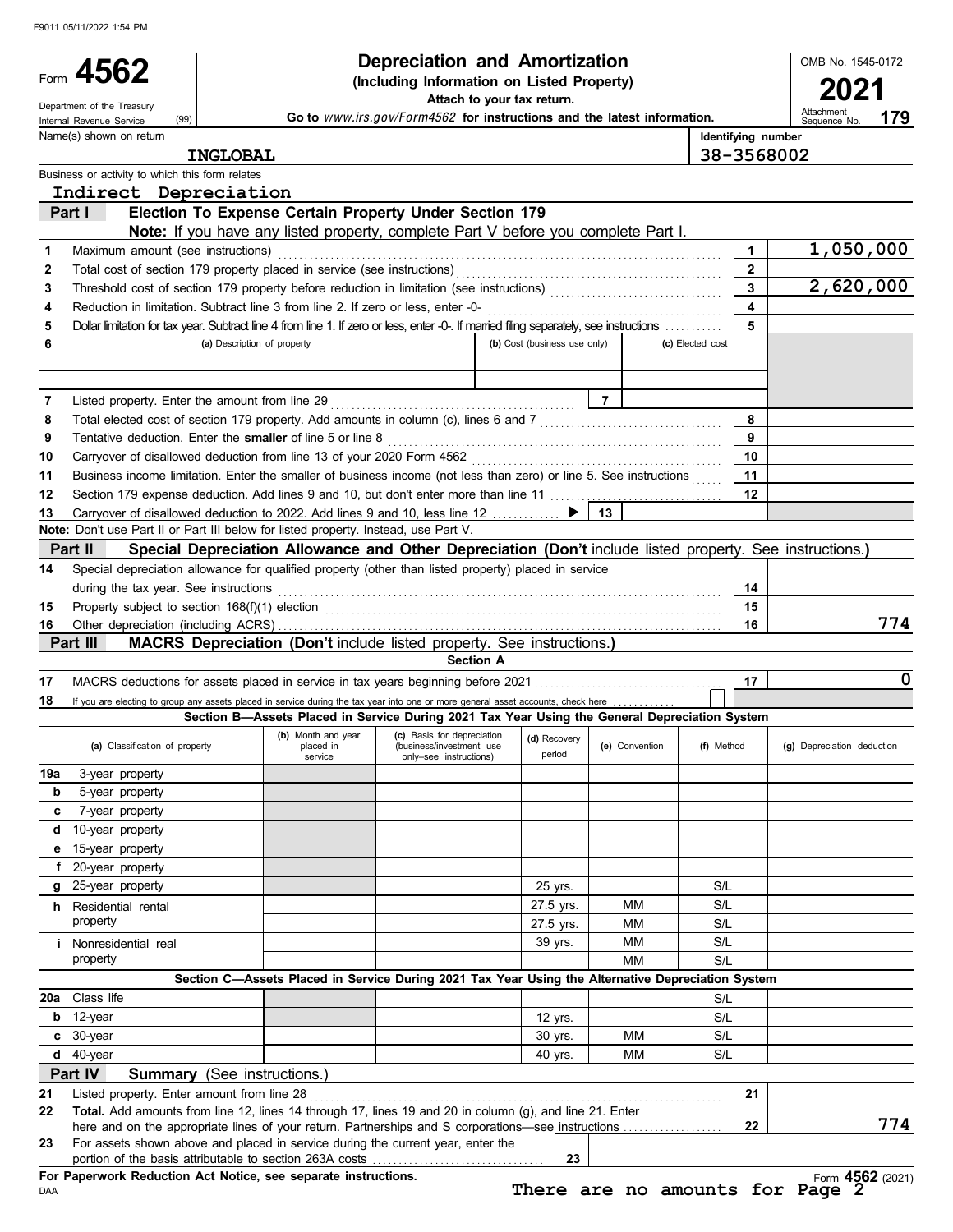# 38-3568002 **Federal Asset Report**

| Asset | Description                                                                                  | Date<br>In Service | Cost              | % | Bus Sec<br>179 Bonus | <b>Basis</b><br>for Depr | Per Conv Meth | Prior          | Current                     |
|-------|----------------------------------------------------------------------------------------------|--------------------|-------------------|---|----------------------|--------------------------|---------------|----------------|-----------------------------|
|       | <b>Other Depreciation:</b><br><b>COMPUTER</b><br><b>Total Other Depreciation</b>             | 3/11/19            | 3,867<br>3,867    |   |                      | 3,867<br>3,867           | 5 MO S/L      | 1,418<br>1,418 | 774<br>774                  |
|       | <b>Total ACRS and Other Depreciation</b>                                                     |                    |                   |   |                      | 3,867                    |               | 1,418          | 774                         |
|       | <b>Grand Totals</b><br><b>Less: Dispositions and Transfers</b><br>Less: Start-up/Org Expense |                    | 3,867<br>$\theta$ |   |                      | 3,867                    |               | 1,418          | 774<br>$\theta$<br>$\theta$ |
|       | <b>Net Grand Totals</b>                                                                      |                    | 3,867             |   |                      | 3,867                    |               | 1,418          | 774                         |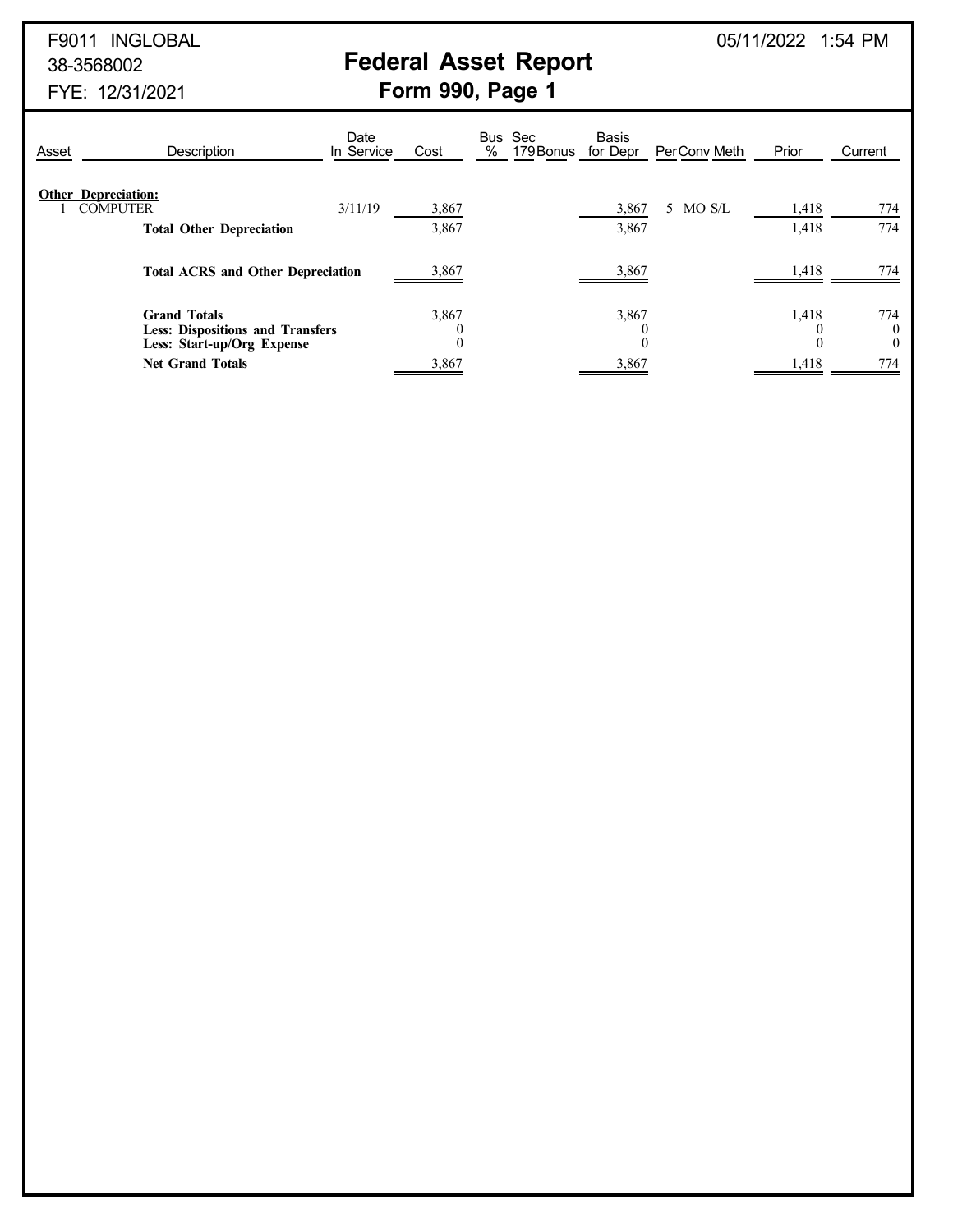# F9011 INGLOBAL 05/11/2022 1:54 PM

# 38-3568002 **MI Asset Report**

| Asset | Description                                                                    | Date<br>In Service | Cost            | <b>Basis</b><br>for Depr | MI<br>Prior | MI<br>Current | Federal<br>Current | <b>Difference</b><br>Fed - MI |
|-------|--------------------------------------------------------------------------------|--------------------|-----------------|--------------------------|-------------|---------------|--------------------|-------------------------------|
|       | <b>Other Depreciation:</b><br><b>COMPUTER</b>                                  | 3/11/19            | 3,867           | 3,867                    | 1,418       | 774           | 774                |                               |
|       | <b>Total Other Depreciation</b>                                                |                    | 3,867           | 3,867                    | 1,418       | 774           | 774                |                               |
|       | <b>Total ACRS and Other Depreciation</b>                                       |                    | 3,867           | 3,867                    | 1,418       | 774           | 774                |                               |
|       | <b>Grand Totals</b><br><b>Less: Dispositions</b><br>Less: Start-up/Org Expense |                    | 3,867<br>0<br>0 | 3,867                    | 1,418       | 774           | 774                |                               |
|       | <b>Net Grand Totals</b>                                                        |                    | 3,867           | 3,867                    | 1,418       | 774           | 774                | 0                             |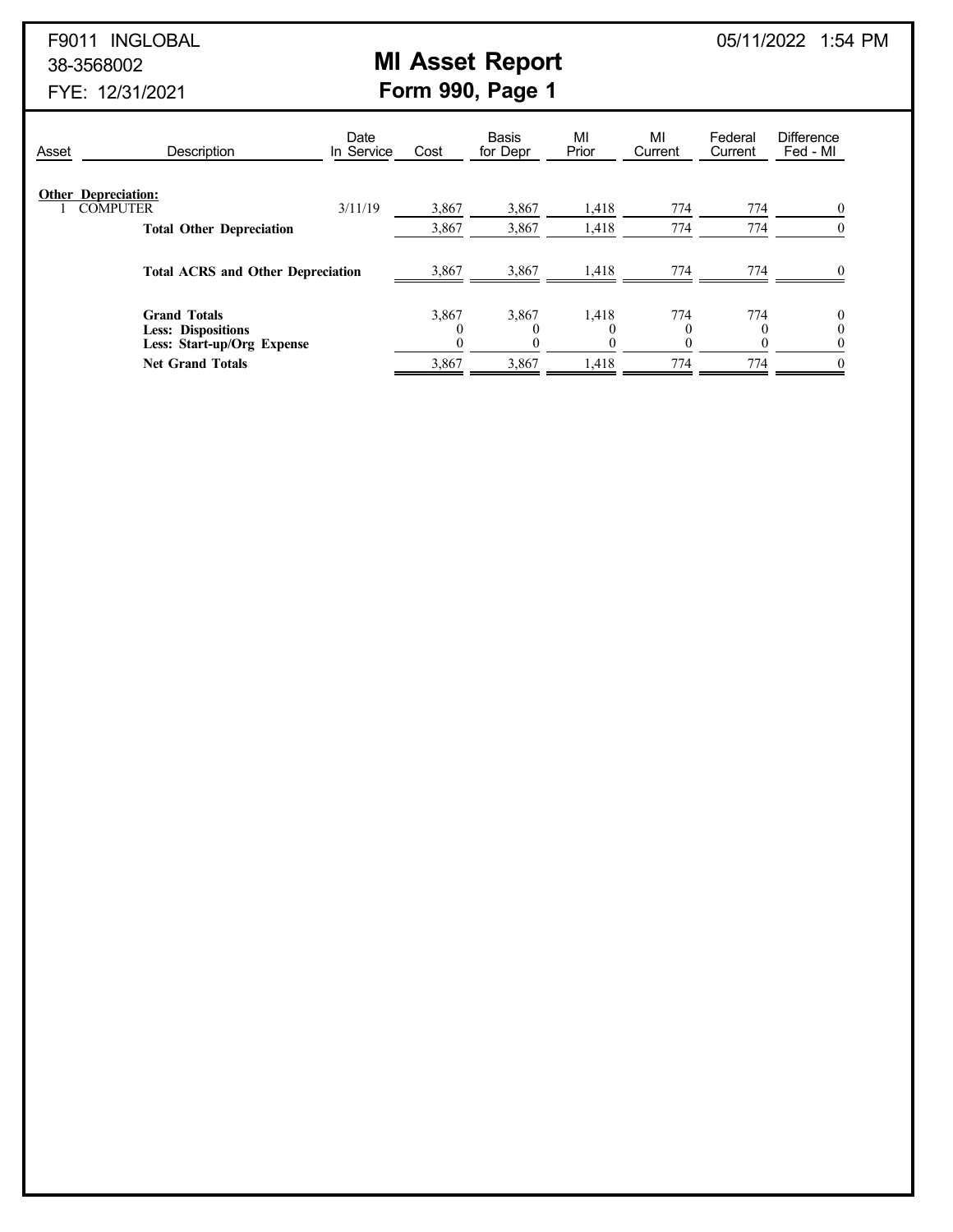## 38-3568002 **AMT Asset Report**

F9011 INGLOBAL 05/11/2022 1:54 PM

| Asset | Description                                                                               | Date<br>In Service | Cost     | Bus Sec<br>% 179 Bonus for Depr | <b>Basis</b> | Per Conv Meth        | Prior | Current |
|-------|-------------------------------------------------------------------------------------------|--------------------|----------|---------------------------------|--------------|----------------------|-------|---------|
|       | <b>Other Depreciation:</b><br><b>COMPUTER</b><br><b>Total Other Depreciation</b>          | 3/11/19            | $\Omega$ |                                 | $\Omega$     | НY<br>$\overline{0}$ |       |         |
|       | <b>Total ACRS and Other Depreciation</b>                                                  |                    |          |                                 |              |                      |       |         |
|       | <b>Grand Totals</b><br><b>Less: Dispositions and Transfers</b><br><b>Net Grand Totals</b> |                    |          |                                 |              |                      |       |         |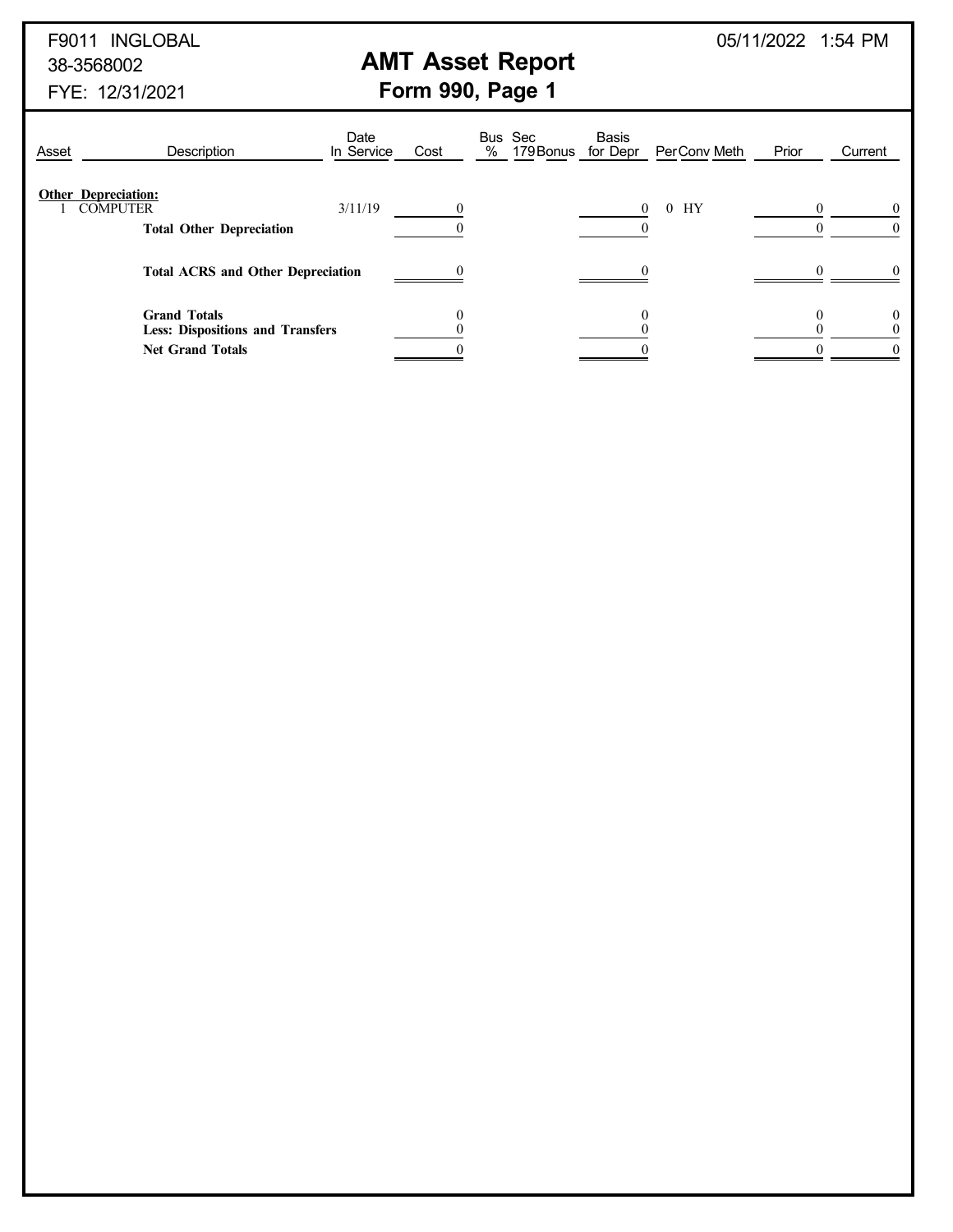| F9011 INGLOBAL<br>38-3568002<br>FYE: 12/31/2021 | <b>Depreciation Adjustment Report</b><br><b>All Business Activities</b>                | 05/11/2022 1:54 PM                 |
|-------------------------------------------------|----------------------------------------------------------------------------------------|------------------------------------|
| Unit Asset<br>Form                              | Description<br>AMT<br>Tax<br>There are no assets that meet the criteria of this report | AMT<br>Adjustments/<br>Preferences |
|                                                 |                                                                                        |                                    |
|                                                 |                                                                                        |                                    |
|                                                 |                                                                                        |                                    |
|                                                 |                                                                                        |                                    |
|                                                 |                                                                                        |                                    |
|                                                 |                                                                                        |                                    |
|                                                 |                                                                                        |                                    |
|                                                 |                                                                                        |                                    |
|                                                 |                                                                                        |                                    |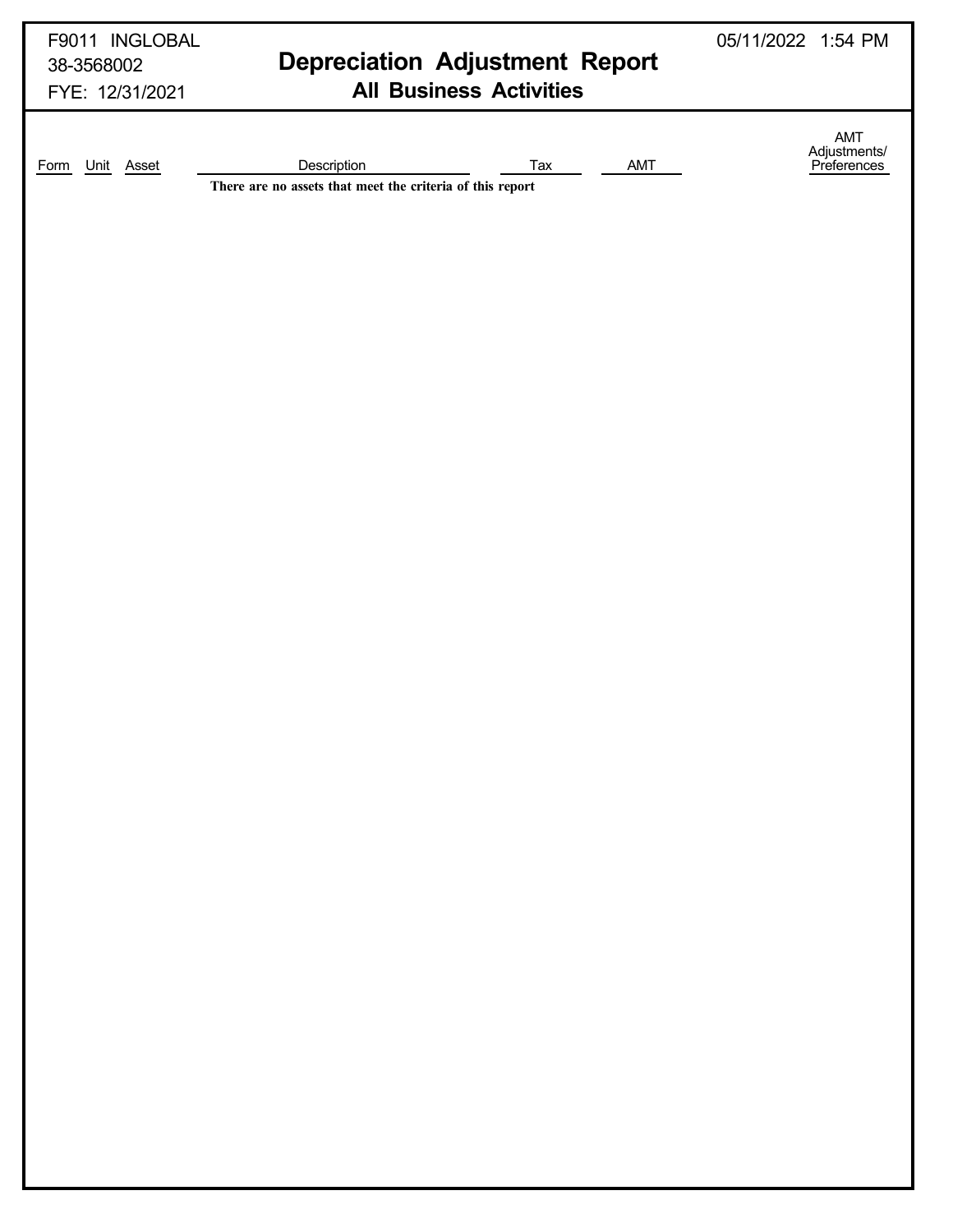| F9011 INGLOBAL                           |                                                                                  |         |                                                     |                  | 05/11/2022 1:54 PM              |  |  |
|------------------------------------------|----------------------------------------------------------------------------------|---------|-----------------------------------------------------|------------------|---------------------------------|--|--|
| 38-3568002                               |                                                                                  |         |                                                     |                  |                                 |  |  |
| Form 990, Page 1<br>FYE: 12/31/2021      |                                                                                  |         |                                                     |                  |                                 |  |  |
| Description                              | Date In<br>Service                                                               | Cost    | Tax                                                 | AMT              |                                 |  |  |
|                                          |                                                                                  |         |                                                     |                  |                                 |  |  |
|                                          |                                                                                  |         |                                                     |                  |                                 |  |  |
|                                          |                                                                                  |         |                                                     | $\mathbf{0}$     |                                 |  |  |
|                                          |                                                                                  |         |                                                     |                  |                                 |  |  |
| <b>Total ACRS and Other Depreciation</b> |                                                                                  | 3,867   | 773                                                 | $\boldsymbol{0}$ |                                 |  |  |
| <b>Grand Totals</b>                      |                                                                                  | 3,867   | 773                                                 | $\overline{0}$   |                                 |  |  |
|                                          |                                                                                  |         |                                                     |                  |                                 |  |  |
|                                          |                                                                                  |         |                                                     |                  |                                 |  |  |
|                                          |                                                                                  |         |                                                     |                  |                                 |  |  |
|                                          |                                                                                  |         |                                                     |                  |                                 |  |  |
|                                          |                                                                                  |         |                                                     |                  |                                 |  |  |
|                                          |                                                                                  |         |                                                     |                  |                                 |  |  |
|                                          |                                                                                  |         |                                                     |                  |                                 |  |  |
|                                          |                                                                                  |         |                                                     |                  |                                 |  |  |
|                                          |                                                                                  |         |                                                     |                  |                                 |  |  |
|                                          |                                                                                  |         |                                                     |                  |                                 |  |  |
|                                          |                                                                                  |         |                                                     |                  |                                 |  |  |
|                                          |                                                                                  |         |                                                     |                  |                                 |  |  |
|                                          |                                                                                  |         |                                                     |                  |                                 |  |  |
|                                          |                                                                                  |         |                                                     |                  |                                 |  |  |
|                                          | <b>Other Depreciation:</b><br><b>COMPUTER</b><br><b>Total Other Depreciation</b> | 3/11/19 | <b>Future Depreciation Report</b><br>3,867<br>3,867 | 773<br>773       | FYE: 12/31/22<br>$\overline{0}$ |  |  |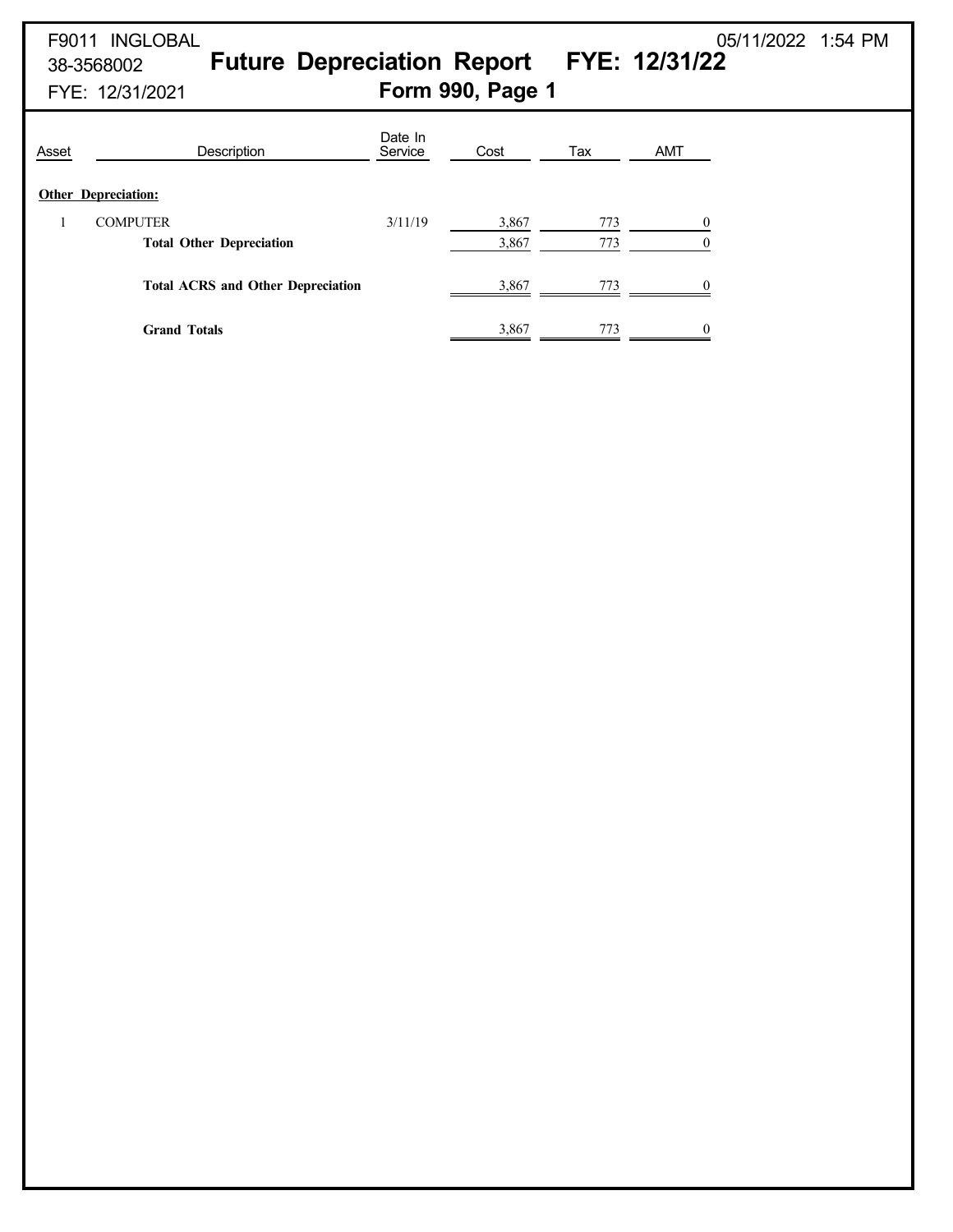38-3568002 **MI Future Depreciation Report FYE: 12/31/22**

F9011 INGLOBAL 05/11/2022 1:54 PM

| Asset | Description                              | Date In<br>Service | Cost  | MI  |
|-------|------------------------------------------|--------------------|-------|-----|
|       | <b>Other Depreciation:</b>               |                    |       |     |
| 1     | <b>COMPUTER</b>                          | 3/11/19            | 3,867 | 773 |
|       | <b>Total Other Depreciation</b>          |                    | 3,867 | 773 |
|       | <b>Total ACRS and Other Depreciation</b> |                    | 3,867 | 773 |
|       | <b>Grand Totals</b>                      |                    | 3,867 | 773 |